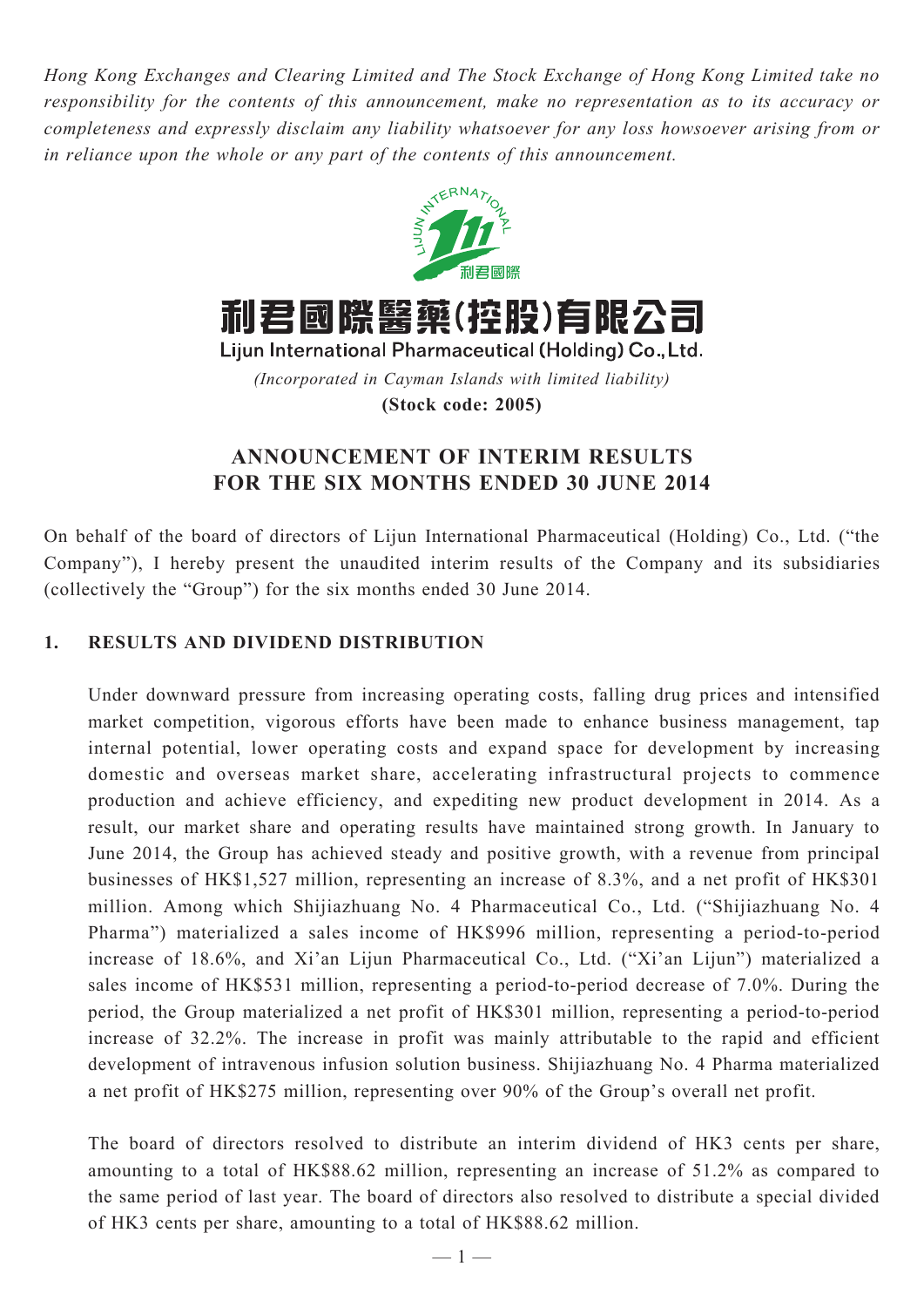### **2. Business REVIEW**

|                                          | For the six months ended 30 June |            |           |            |        |  |  |
|------------------------------------------|----------------------------------|------------|-----------|------------|--------|--|--|
|                                          | 2014                             |            | 2013      |            |        |  |  |
|                                          |                                  | Percentage |           | Percentage |        |  |  |
|                                          | <b>Sales</b>                     | of sales   | Sales     | of sales   | Change |  |  |
|                                          | <b>HKS'000</b>                   | %          | HK\$'000  | $\%$       | $\%$   |  |  |
| Intravenous infusion solution and others | 996,435                          | 65.2       | 840,110   | 59.6       | 18.6   |  |  |
| (Including: Non-PVC soft bag             |                                  |            |           |            |        |  |  |
| infusion solution)                       | 545,900                          | 35.7       | 386,010   | 27.4       | 41.7   |  |  |
| PP plastic bottle                        |                                  |            |           |            |        |  |  |
| infusion solution                        | 279,586                          | 18.3       | 233,238   | 16.5       | 19.9   |  |  |
| Antibiotics                              | 270,172                          | 17.7       | 330,120   | 23.4       | (18.2) |  |  |
| (Including: Lijunsha                     | 157,374                          | 10.3       | 191,883   | 13.6       | (18.0) |  |  |
| Paiqi)                                   | 45,169                           | 3.0        | 53,975    | 3.8        | (16.3) |  |  |
| Non-antibiotics finished medicines       | 218,799                          | 14.3       | 182,571   | 12.9       | 19.8   |  |  |
| (Including: Dobesilate                   | 53,787                           | 3.5        | 44,704    | 3.2        | 20.3   |  |  |
| Lixiding)                                | 22,372                           | 1.5        | 19,898    | 1.4        | 12.4   |  |  |
|                                          |                                  |            |           |            |        |  |  |
| Sales of bulk pharmaceuticals            | 41,759                           | 2.8        | 57,567    | 4.1        | (27.5) |  |  |
| Others                                   |                                  | 0.0        | 115       | 0.0        | (100)  |  |  |
| Group's total sales                      | 1,527,165                        | 100        | 1,410,483 | 100        | 8.3    |  |  |

1. Reinforcement and expansion of domestic and overseas market share, and maintenance of rapid growth in the production and sales of leading products. In January to June, the Company has adjusted and expanded the coverage of advantageous infusion solution products in end hospitals, secured end customers and focused on exploring target hospitals. These measures have driven rapid growth in the sales volume of soft bag infusion solutions (in particular, double-outlet soft bag infusion solutions) and therapeutic infusion solutions with higher gross profit margins, and ensured sustained growth in product sales and operating results. Increasing marketing efforts and further enhancement of product structure have resulted in steady growth in production capacity. In the first half of the year, output of the Company's intravenous infusion solutions amounted to 434 million bottles (bags), representing an increase of 24% as compared to last year, of which, output of 191 million soft bag products recorded an increase of 48% as compared to last year, further demonstrating the economies of scale of such business. Profit for the first half of the year has maintained at an industry-leading level. The further increase in gross profit margin of intravenous infusion solution business has continued to provide strong support and boost to the development of the Group as a whole.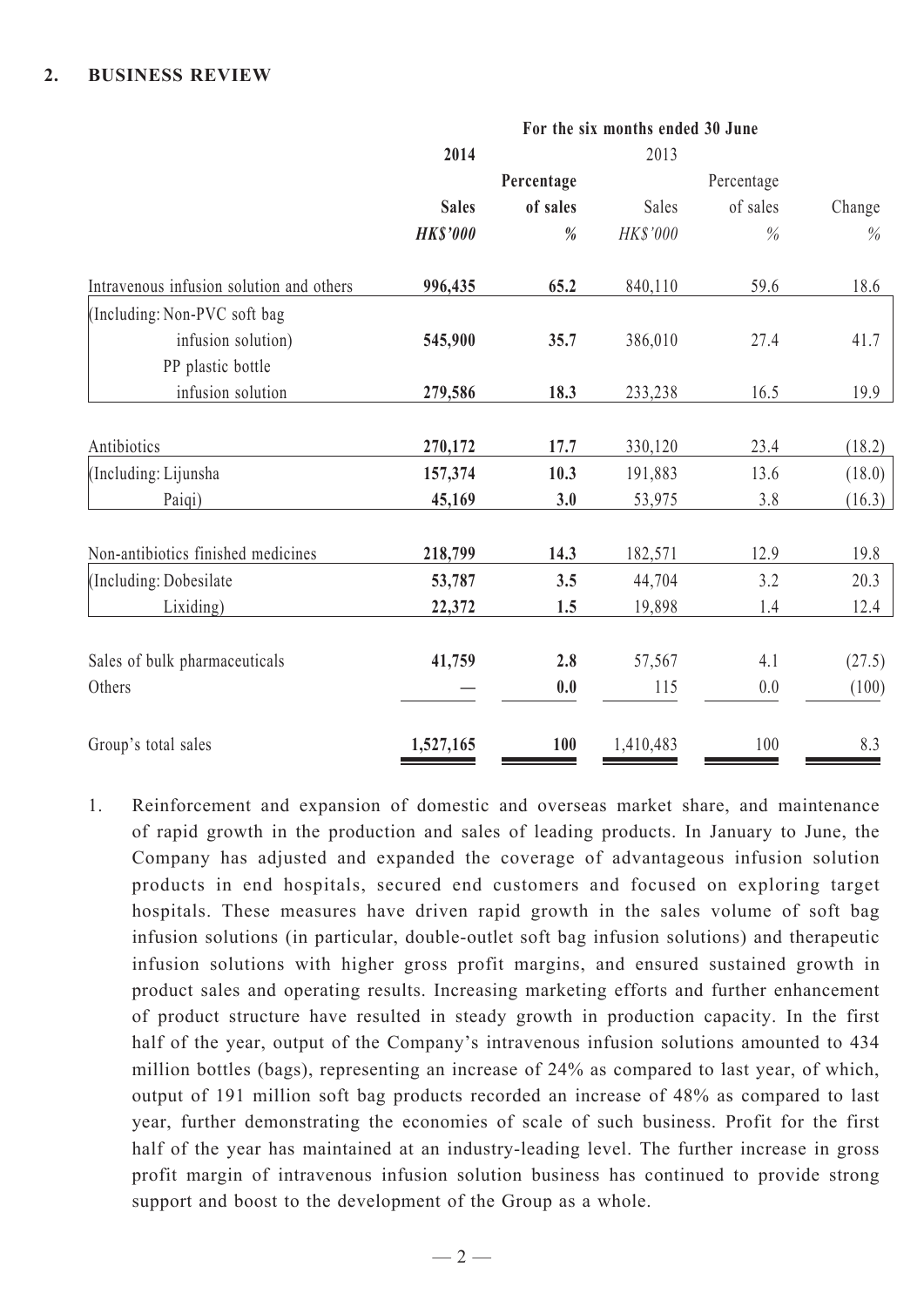Meanwhile, we have participated in the centralized drug procurement tenders in some provinces, districts or cities such as Jilin, Ningxia, Gansu, Qinghai and Guangdong in the PRC, where our leading products such as soft bags have enjoyed prominent advantages in winning bids. This has supported our further reinforcement and expansion of domestic markets.

Infusion solution export and processing business has continued to grow. Apart from expanding South-east Asian markets such as Vietnam and Cambodia, we have opened up international markets through various channels. In the first half of the year, export sales recorded a period-to-period increase of 25.6%. Export business has become an important component of the Company's operation.

In respect of Xi'an Lijun, both antibiotic and generic drug businesses have performed unsatisfactorily. Sales of Lijunsha and Paiqi, two major antibiotic products, recorded a decrease of 18.0% and 16.3% respectively as compared to the corresponding period last year. Sales of Dobesilate, a cardiovascular product, and Lixiding have seen obvious growth of 20.3% and 12.4% respectively. In general, Xi'an Lijun recorded a decrease in sales of 7.0%.

- 2. Commencement of production and achievement of efficiency of key projects, and manifestation of investment effect. As at the end of June, construction works for infrastructure in the relocation and upgrade project of headquarters in the High-tech Development Zone, a project of strategic importance to the development of the Company, has been completed. Six infusion solution production lines developed in the early stages passed the national 2010 GMP certification and obtained certifications in March 2014, and currently have commenced full production and operation. We are now stepping up the development of subsequent soft bag infusion solution production lines and modernization of Chinese medicine projects, and expect to apply for national GMP certification in the fourth quarter. Our market advantage will be further consolidated and strengthened with the creation of new production scale.
- 3. Effective product development. The Company has implemented a motivating project responsibility system to promote innovation. In the first half of the year, 49 production permits for specifications add-in, alteration and packaging materials were obtained for new 100ml Pediatric Electrolyte Supplements Injection, 3,000ml Mannitol Injection, and 1,000ml Sodium Lactate Ringer's Injection. Meanwhile, 15 certificates or notices of authorization of invention, utility model and design patents were obtained for a conveying system of easily-dampened powdered raw materials, vertical PVC infusion bags, an interface structure for plastic infusion bags, a dual-chamber bag for infusion, a plastic ampoule for injection, and interface connectors for plastic infusion bags, etc. Fruitful innovative results were achieved. At the same time, the cooperation platform for production, teaching and research jointly established by schools of pharmacy of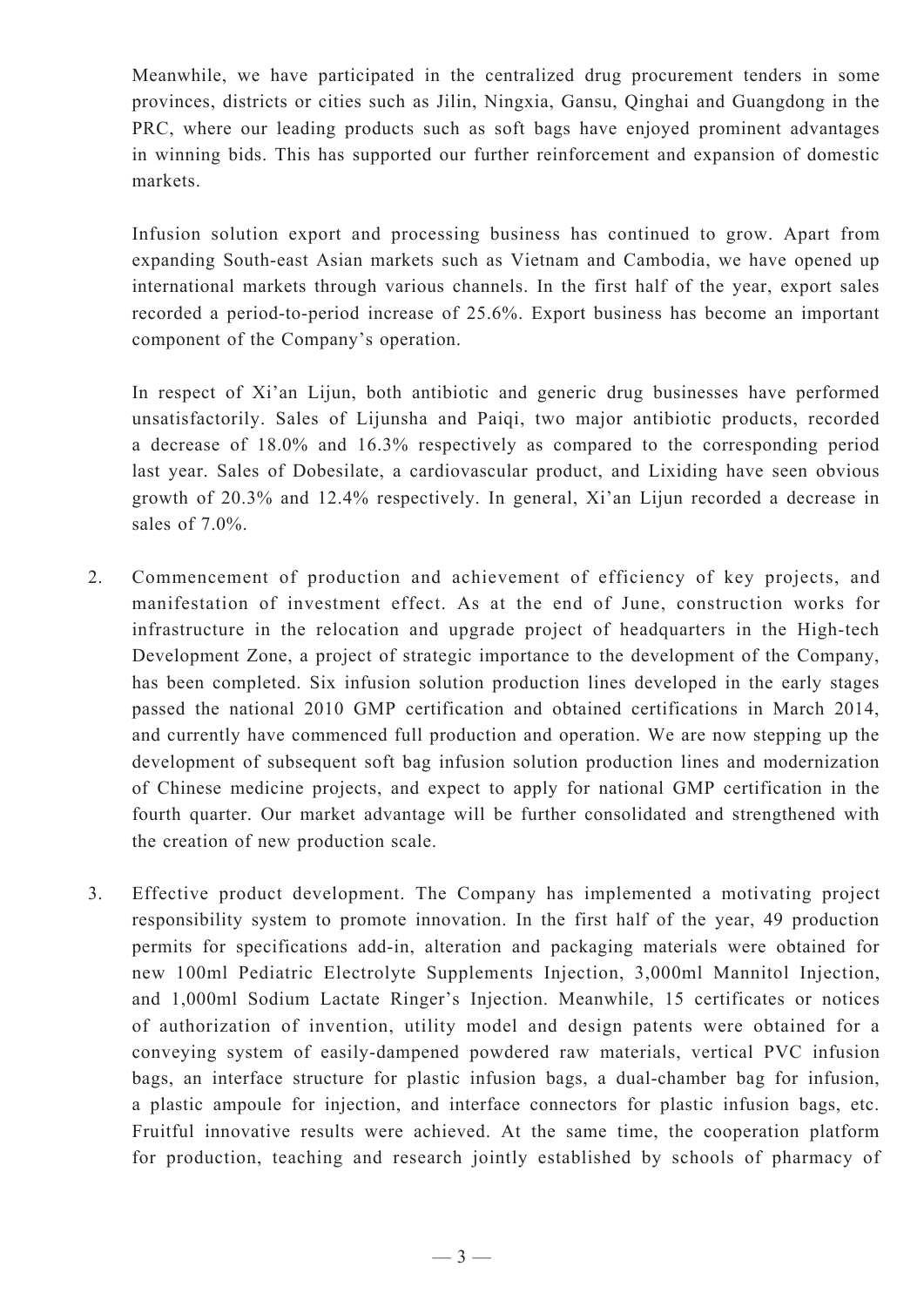universities such as Tianjin University and Zhejiang University under the support of the Company has commenced scientific research projects such as "Demonstration Project for Industrialization of Safety Control Technology of Soft-packaging Infusion" and "Development and Industrialization of Balanced Salt Solution", in a bid to enhance the R&D and industrialization levels of superior products.

Looking into the second half of 2014, the pharmaceutical industry in the PRC will be full of opportunities and challenges for development. Centralized commencement of drug procurement tenders in various regions and stringent measures against unfair competition in the industry will create a better market environment for the inelastic demand and systematic competition of drugs. Falling prices, re-allocation of corporate interests and lack of innovation will remain constraints and problems to the development of pharmaceutical companies. The Company will address these difficulties by leveraging its advantages in scale and brand to further improve its product structure. The Company will expand and refine its product market by capitalizing on market consolidation, to achieve steady and rapid growth in sales and profit.

### **3. PROSPECTS FOR DEVELOPMENT**

# **(1) Market-oriented to capture market opportunities, and increase market share and efficiency**

We will continue to coordinate domestic and overseas markets, implement differentiating marketing measures, do our best in the bidding and market development of superior products such as soft bags (including double soft tube and double hard tube), vertical soft infusion bags and rinsing solutions, and further increase the profitability of infusion solution products, with the aim of maintaining the superiority of soft bag products in the industry.

We will continue to focus on the development of international markets, and commence foreign trade and processing businesses through various channels and forms by participating in important international trade fairs, and applying for international product registration and certification, in order to maintain a growth rate of over 30% for our foreign trade business.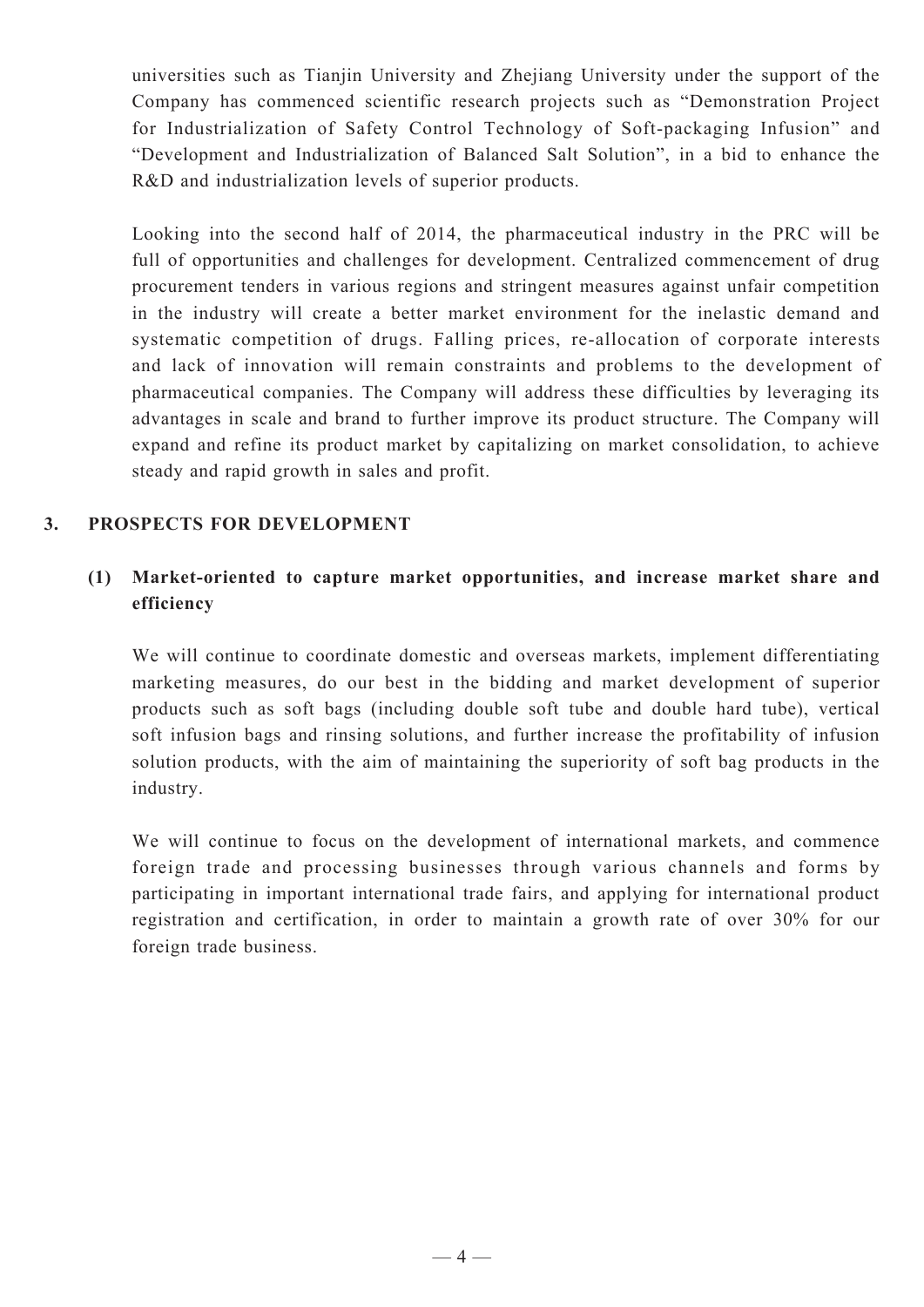# **(2) Acceleration of R&D to develop featured products and innovative technologies for sustainable business growth by leveraging on our advantages**

We will continue to promote the coordinated development of intravenous infusion solutions and oral preparations, and expedite the implementation of product development projects to maintain our core competitive edge. We will strive to obtain clinical approval for Arbidol Hydrochloride Dry Suspension and 10 production permits for supplementary application for Compound Mannitol Injection and packaging materials for infusion drugs in this year. Meanwhile, we will increase new product reserve and improve product structure to boost business transformation and upgrade and new product industrialization, thereby strengthening our market competitiveness, and expanding our product variety and profit stream.

# **(3) Acceleration of project construction to provide support and protection for the Group's continuous development**

In the second half of the year, the two production lines for double-outlet soft bag infusion solutions under construction in the relocation and upgrade project of headquarters in the High-tech Development Zone has entered equipment commissioning phase. Conditions for certification application are expected to be fulfilled by the end of August, and GMP certification is expected to be completed in the fourth quarter. Projects on modernization of Chinese medicine extraction and upgrade of 1,000ml and 500ml PP plastic bottle infusion solution production lines are currently underway. We are working on equipment installation and commissioning. To pass the national GMP certification in this year, we must maintain infusion solution production volume, quality and efficiency and consolidate our leading position in the industry by accelerating new project construction and old production line upgrade.

In short, in the face of tough market conditions, the Company will adopt a new mindset, make active response and use all means to expand the sales market, in order to improve the quality and efficiency of the Company's operation, and generate satisfactory returns for investors. We are confident in the future development of the Company.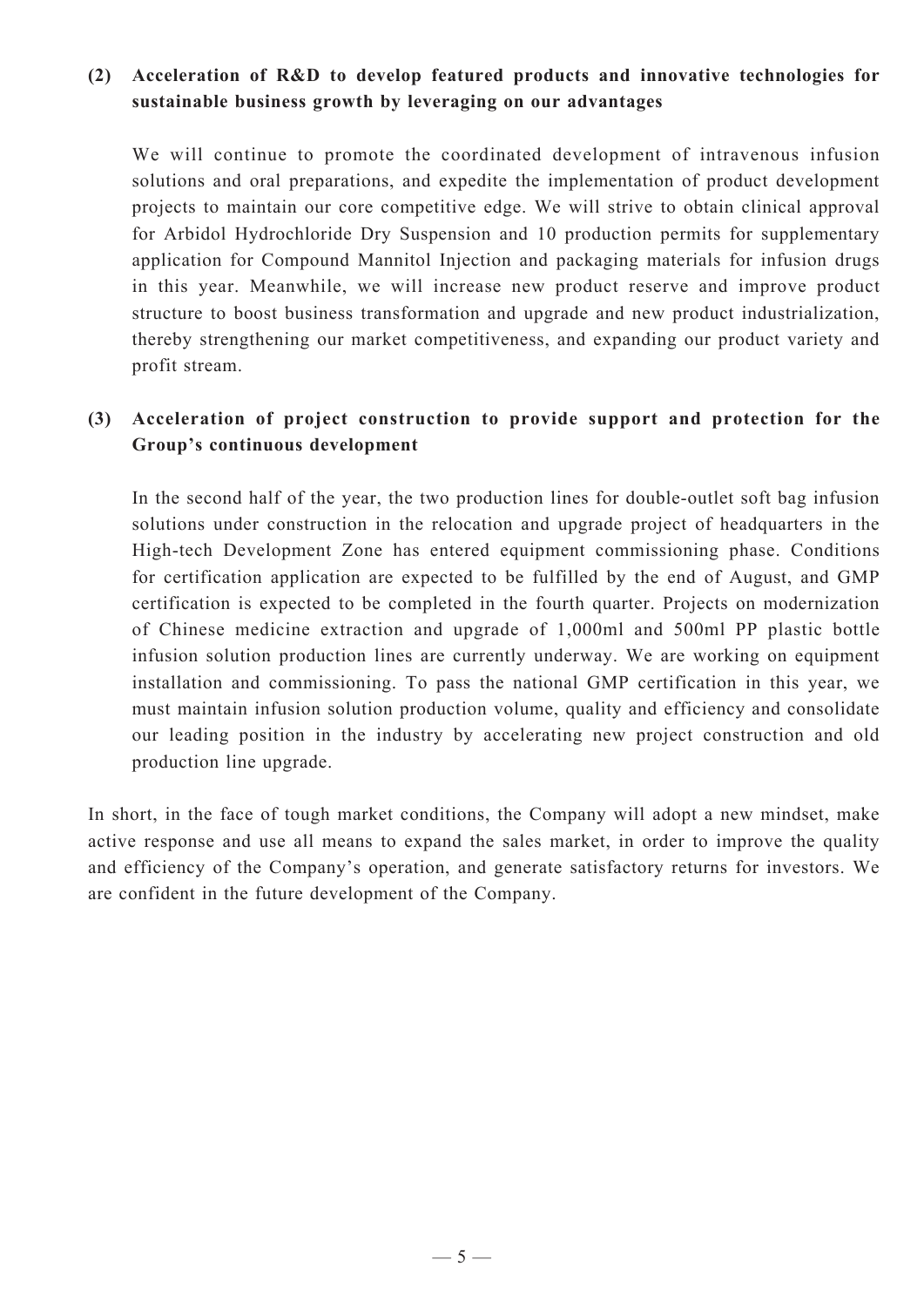# **Interim condensed consolidated statement of comprehensive income**

*For the six months ended 30 June 2014 (All amounts in HK\$ unless otherwise stated)*

|                                                 | Unaudited      |                          |                 |  |
|-------------------------------------------------|----------------|--------------------------|-----------------|--|
|                                                 |                | Six months ended 30 June |                 |  |
|                                                 |                | 2014                     | 2013            |  |
|                                                 | <b>Note</b>    | <b>HK\$'000</b>          | <b>HK\$'000</b> |  |
| Revenue                                         | $\mathfrak{Z}$ | 1,527,165                | 1,410,483       |  |
| Cost of sales                                   |                | (799, 237)               | (780, 636)      |  |
| Gross profit                                    |                | 727,928                  | 629,847         |  |
| Other gains $-$ net                             |                | 16,368                   | 51,365          |  |
| Selling and marketing costs                     |                | (193, 084)               | (245, 369)      |  |
| General and administrative expenses             |                | (155, 865)               | (140, 937)      |  |
| <b>Operating profit</b>                         | $\overline{7}$ | 395,347                  | 294,906         |  |
| Finance income                                  |                | 2,653                    | 611             |  |
| Finance costs                                   |                | (36,985)                 | (24, 022)       |  |
| Finance costs — net                             |                | (34, 332)                | (23, 411)       |  |
| Profit before income tax                        |                | 361,015                  | 271,495         |  |
| Income tax expenses                             | $\delta$       | (60, 377)                | (44, 161)       |  |
| <b>Profit for the period</b>                    |                | 300,638                  | 227,334         |  |
| Other comprehensive income:                     |                |                          |                 |  |
| Item that may be reclassified to profit or loss |                |                          |                 |  |
| Currency translation differences                |                | (26, 603)                | 46,645          |  |
| Total comprehensive income for the period       |                | 274,035                  | 273,979         |  |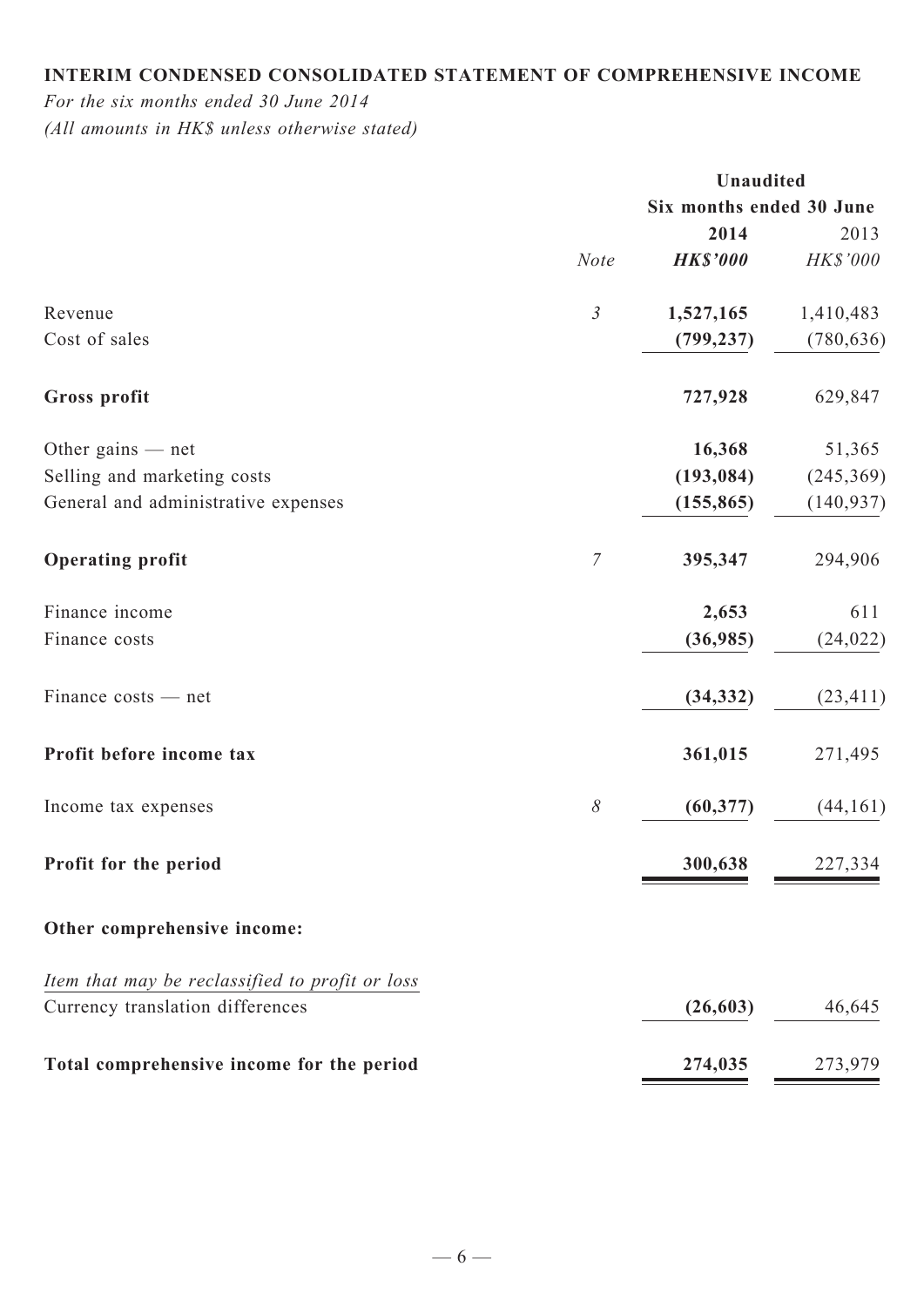|                                                          |             | Unaudited                |          |  |
|----------------------------------------------------------|-------------|--------------------------|----------|--|
|                                                          |             | Six months ended 30 June |          |  |
|                                                          |             | 2014                     | 2013     |  |
|                                                          | <b>Note</b> | <b>HK\$'000</b>          | HK\$'000 |  |
| Profit attributable to:                                  |             |                          |          |  |
| - Equity holders of the Company                          |             | 300,627                  | 227,330  |  |
| - Non-controlling interests                              |             | 11                       | 4        |  |
|                                                          |             | 300,638                  | 227,334  |  |
| Total comprehensive income attributable to:              |             |                          |          |  |
| - Equity holders of the Company                          |             | 274,030                  | 273,964  |  |
| - Non-controlling interests                              |             | 5                        | 15       |  |
|                                                          |             | 274,035                  | 273,979  |  |
| Earnings per share for profit attributable to the equity |             |                          |          |  |
| holders of the Company during the period (expressed in   |             |                          |          |  |
| HKS per share)                                           |             |                          |          |  |
| — Basic                                                  | 10          | 0.1026                   | 0.0776   |  |
| - Diluted                                                | 10          | 0.1022                   | 0.0773   |  |
| Dividends (proposed)                                     | 9           | 177,236                  | 58,599   |  |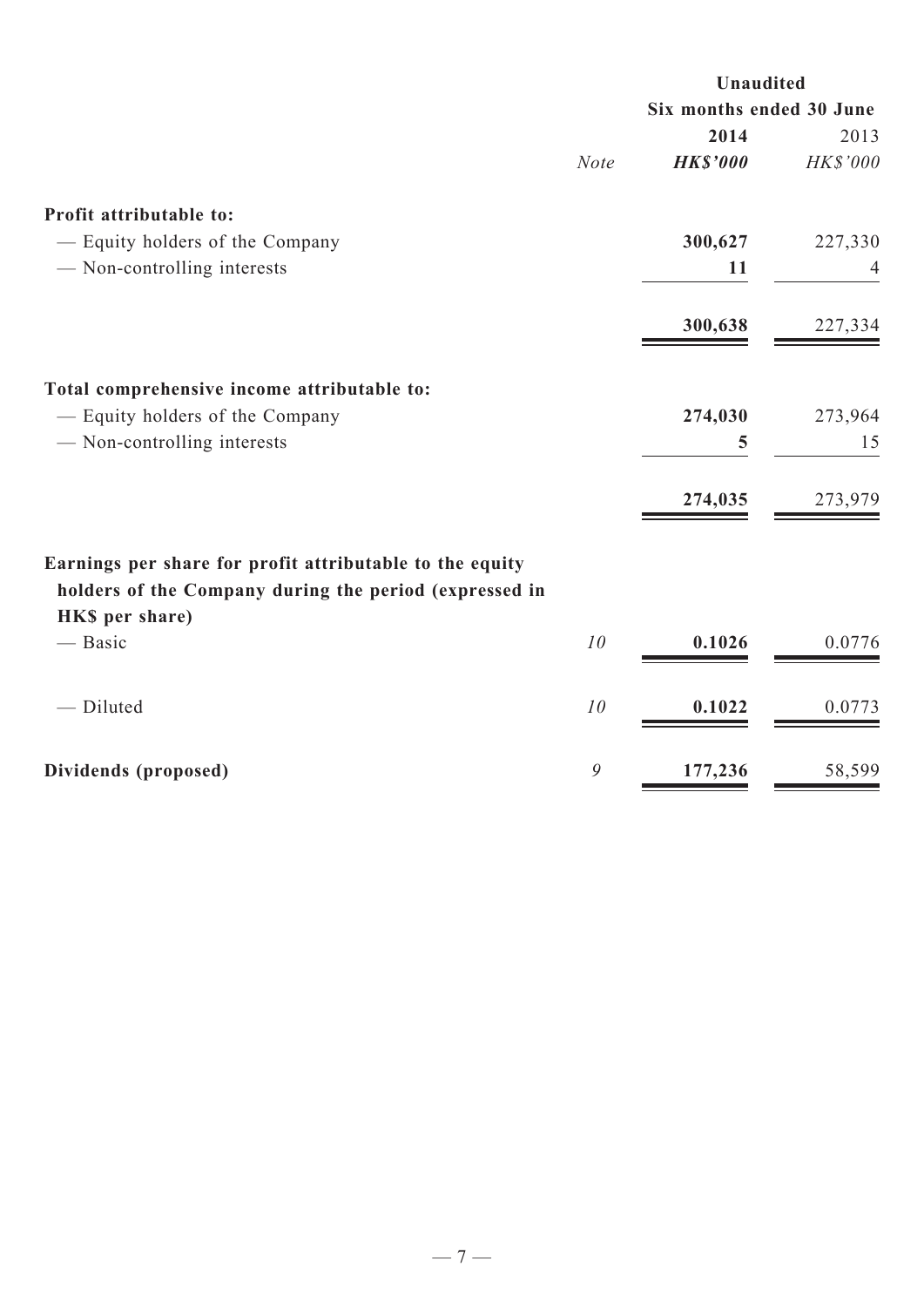# **Interim condensed consolidated balance sheet**

*As at 30 June 2014*

*(All amounts in HK\$ unless otherwise stated)*

|                                                       | <b>Unaudited</b> | Audited     |
|-------------------------------------------------------|------------------|-------------|
|                                                       | 30 June          | 31 December |
|                                                       | 2014             | 2013        |
| <b>Note</b>                                           | <b>HK\$'000</b>  | HK\$'000    |
| <b>ASSETS</b>                                         |                  |             |
| <b>Non-current assets</b>                             |                  |             |
| Land use rights                                       | 377,915          | 386,295     |
| Property, plant and equipment                         | 2,779,992        | 2,438,408   |
| Intangible assets                                     | 325,369          | 322,995     |
| Deferred income tax assets                            | 21,790           | 25,050      |
| Available-for-sale financial assets                   | 162              | 164         |
| <b>Total non-current assets</b>                       | 3,505,228        | 3,172,912   |
| <b>Current assets</b>                                 |                  |             |
| Inventories                                           | 361,489          | 404,911     |
| Trade and bills receivables<br>6                      | 1,020,757        | 934,193     |
| Financial assets at fair value through profit or loss | 5,003            |             |
| Prepayments, deposits and other receivables           | 169,325          | 144,913     |
| Pledged bank deposits                                 | 7,535            | 90,051      |
| Cash and cash equivalents                             | 468,166          | 336,928     |
| <b>Total current assets</b>                           | 2,032,275        | 1,910,996   |
| <b>Total assets</b>                                   | 5,537,503        | 5,083,908   |
| <b>EQUITY</b>                                         |                  |             |
| Equity attributable to equity holders of the Company  |                  |             |
| Share capital                                         | 65,885           | 65,405      |
| Reserves                                              |                  |             |
| - Proposed dividend                                   | 177,236          | 58,599      |
| $-$ Others<br>$\sqrt{2}$                              | 2,874,179        | 2,742,265   |
|                                                       | 3,117,300        | 2,866,269   |
| Non-controlling interests                             | 632              | 627         |
| <b>Total equity</b>                                   | 3,117,932        | 2,866,896   |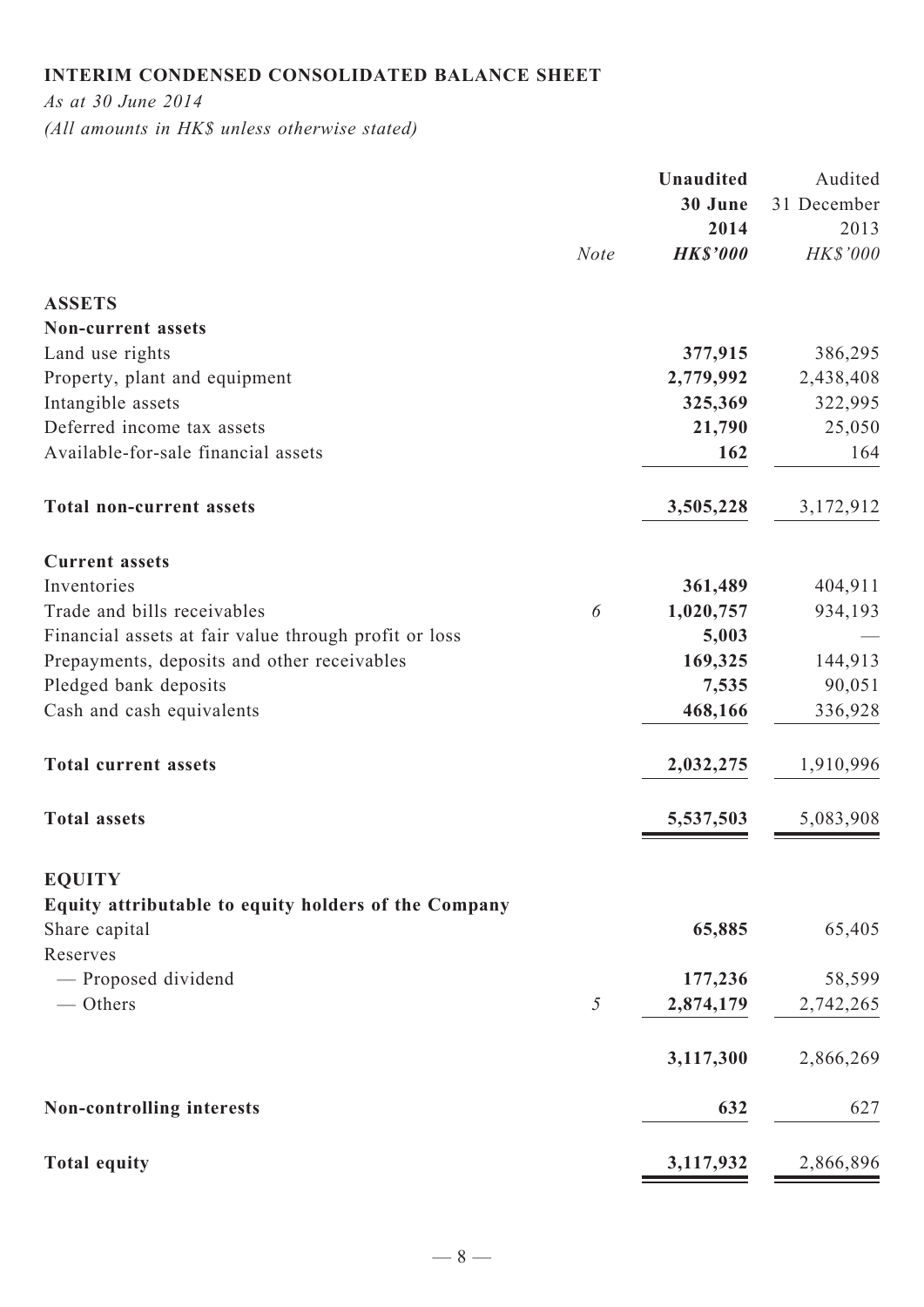|                                              |             | <b>Unaudited</b><br>30 June | Audited             |
|----------------------------------------------|-------------|-----------------------------|---------------------|
|                                              |             | 2014                        | 31 December<br>2013 |
|                                              | <b>Note</b> | <b>HK\$'000</b>             | HK\$'000            |
| <b>LIABILITIES</b>                           |             |                             |                     |
| <b>Non-current liabilities</b>               |             |                             |                     |
| <b>Borrowings</b>                            |             | 684,163                     | 455,019             |
| Deferred income tax liabilities              |             | 30,839                      | 26,905              |
| Deferred revenue                             |             | 16,861                      | 10,863              |
| Post-employment benefit obligation           |             | 10,880                      | 9,289               |
| <b>Total non-current liabilities</b>         |             | 742,743                     | 502,076             |
| <b>Current liabilities</b>                   |             |                             |                     |
| Trade and bills payables                     | 6           | 403,881                     | 490,461             |
| Advanced receipts from customers             |             | 25,546                      | 36,503              |
| Dividends payable                            |             | 7,269                       |                     |
| Accruals and other payables                  |             | 468,070                     | 415,371             |
| <b>Borrowings</b>                            |             | 746,898                     | 732,774             |
| Income tax payable                           |             | 25,164                      | 39,827              |
| <b>Total current liabilities</b>             |             | 1,676,828                   | 1,714,936           |
| <b>Total liabilities</b>                     |             | 2,419,571                   | 2,217,012           |
| <b>Total equity and liabilities</b>          |             | 5,537,503                   | 5,083,908           |
| Net current assets                           |             | 355,447                     | 196,060             |
| <b>Total assets less current liabilities</b> |             | 3,860,675                   | 3,368,972           |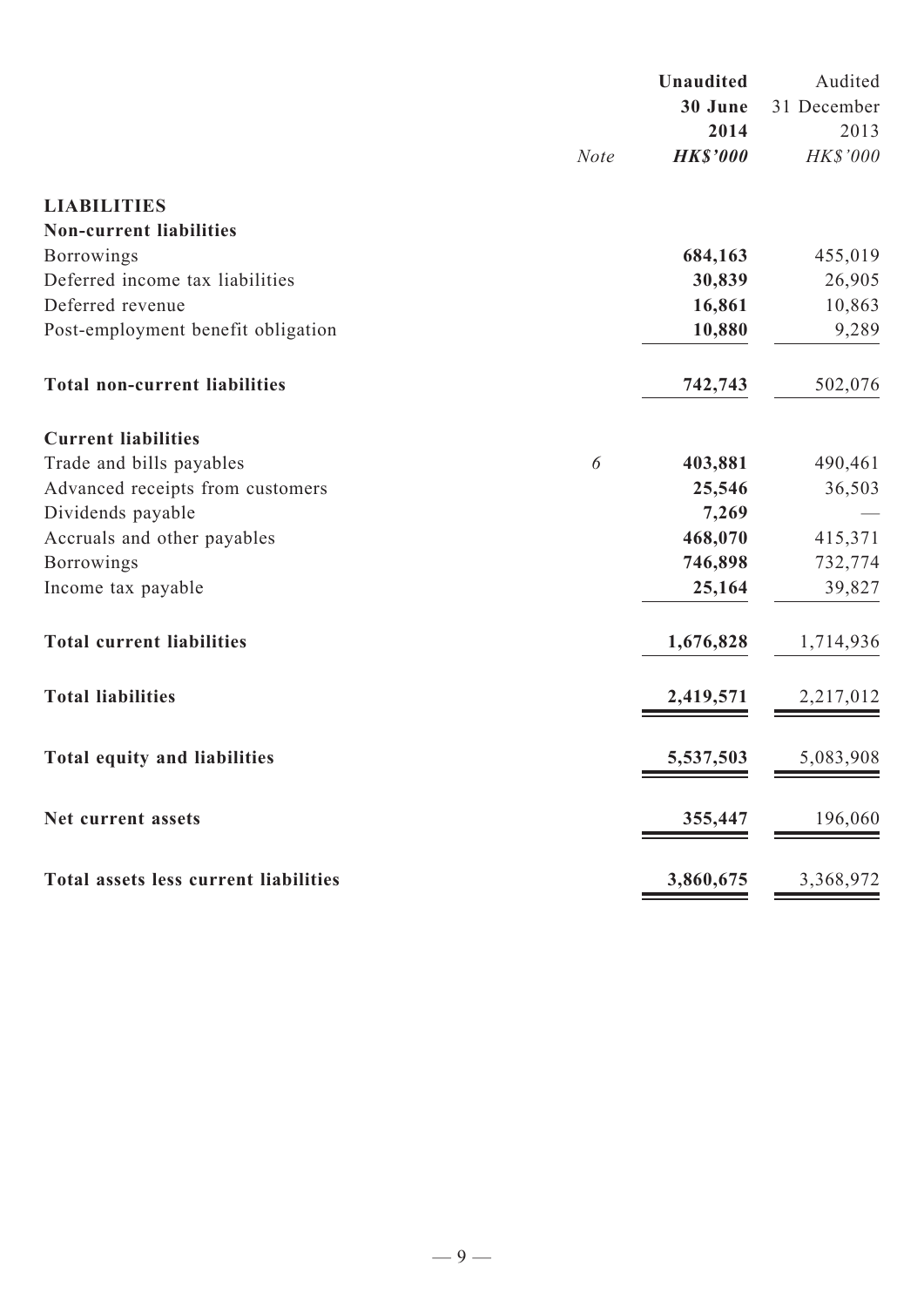### **SELECTED NOTES TO THE CONDENSED CONSOLIDATED FINANCIAL INFORMATION**

*For the six months ended 30 June 2014 (All amounts in HK\$ unless otherwise stated)*

#### **1 Basis of preparation**

This interim condensed consolidated financial information for the six months ended 30 June 2014 has been prepared in accordance with Hong Kong Accounting Standard 34, 'Interim financial reporting'. The interim condensed consolidated financial information should be read in conjunction with the annual financial statements for the year ended 31 December 2013, which have been prepared in accordance with Hong Kong Financial Reporting Standards ("HKFRSs").

#### **2 Accounting policies**

Except as described below, the accounting policies adopted are consistent with those of the annual consolidated financial statements for the year ended 31 December 2013, as described in those annual consolidated financial statements.

Taxes on income in the interim periods are accrued using the tax rate that would be applicable to expected total annual earnings.

#### *(a) New and amended standards adopted by the Group*

The following new and amended standards are mandatory for the first time for the financial year beginning 1 January 2014:

HKAS 36 (Amendment) "Impairment of assets" is effective for annual periods beginning on or after 1 January 2014. The amendment addresses the disclosure of information about the recoverable amount of impaired assets if that amount is based on fair value less costs of disposal.

HK (IFRIC) Interpretation 21 "Levies" is effective for annual periods beginning on or after 1 January 2014. This is an interpretation of HKAS 37 "Provisions, contingent liabilities and contingent assets". HKAS 37 sets out criteria for the recognition of a liability, one of which is the requirement for the entity to have a present obligation as a result of a past event (known as an obligating event). The interpretation clarifies that the obligating event that gives rise to a liability to pay a levy is the activity described in the relevant legislation that triggers the payment of the levy.

Amendments and interpretations as mentioned above are not expected to have a material effect on the Group's operating results, financial position or comprehensive income.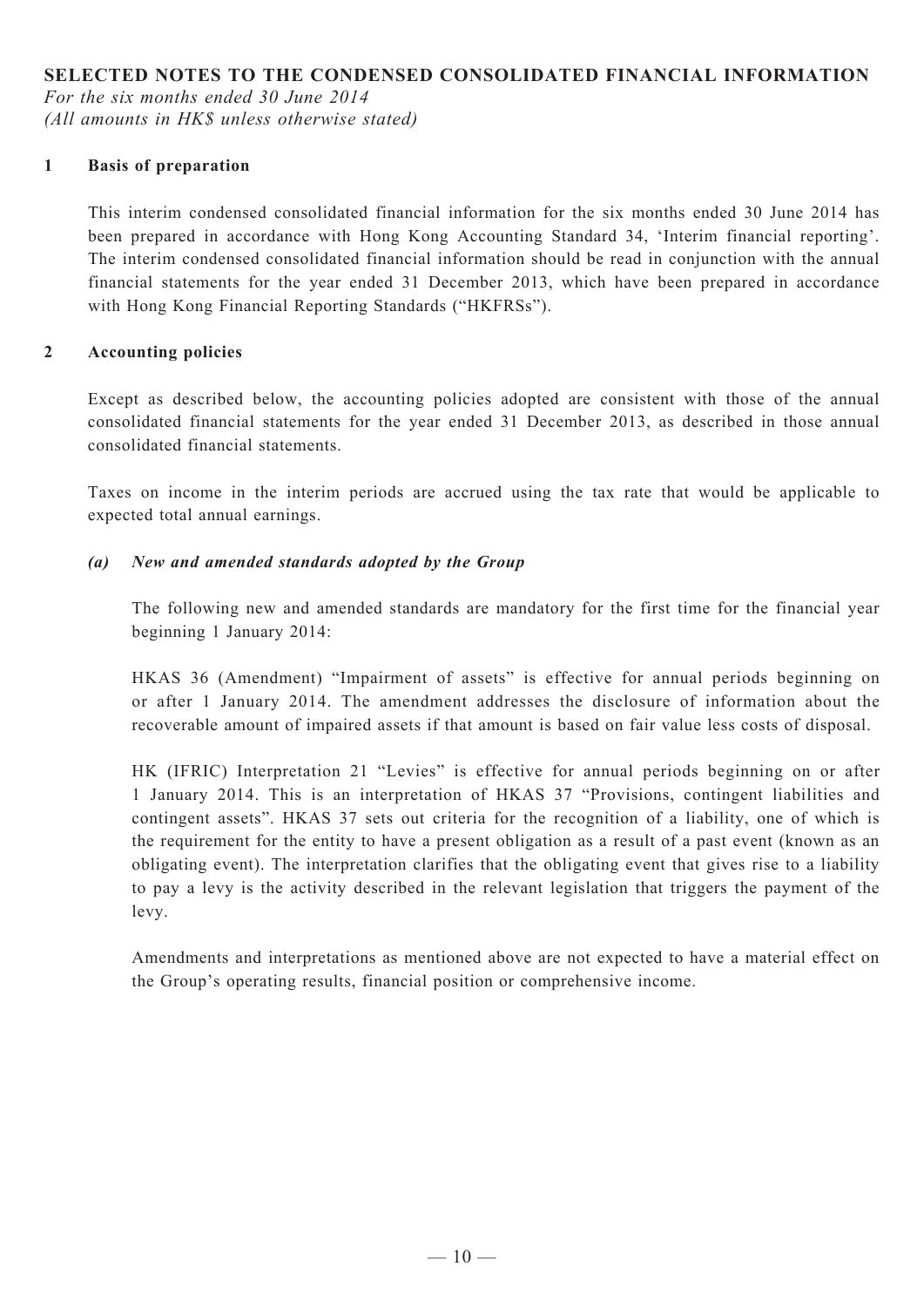*(b) Standards, amendments and interpretations to existing standards effective in 2014 but not relevant to the Group*

|                                         |                                                                                                | <b>Effective for</b><br>annual periods<br>beginning on or<br>after |
|-----------------------------------------|------------------------------------------------------------------------------------------------|--------------------------------------------------------------------|
| HKAS 32 (Amendment)                     | Financial instruments: Presentation — Offsetting<br>financial assets and financial liabilities | 1 January 2014                                                     |
| Amendment to HKAS 39                    | Financial Instruments: Recognition and<br>measurement, on novation of derivatives              | 1 January 2014                                                     |
| HKFRS 10, 12 and<br>HKAS 27 (Amendment) | Consolidation for investment entities                                                          | 1 January 2014                                                     |

*(c) The following new standards, new interpretations and amendments to standards and interpretations have been issued but are not effective for the financial year beginning on 1 January 2014 and have not been early adopted by the Group:*

|                        |                                                             | <b>Effective for</b><br>annual periods<br>beginning on or<br>after |
|------------------------|-------------------------------------------------------------|--------------------------------------------------------------------|
| Amendments to HKAS 19  | Defined benefit plans                                       | 1 July 2014                                                        |
| <b>HKFRS 2</b>         | Share-based payment                                         | 1 July 2014                                                        |
| <b>HKFRS 3</b>         | Business combinations                                       | 1 July 2014                                                        |
| HKFRS 8                | Operating segments                                          | 1 July 2014                                                        |
| HKFRS 13               | Fair value measurement                                      | 1 July 2014                                                        |
| HKAS 16                | Property, plant and equipment                               | 1 July 2014                                                        |
| HKAS <sub>24</sub>     | Related party disclosures                                   | 1 July 2014                                                        |
| HKAS 37                | Provisions, contingent liabilities and contingent<br>assets | 1 July 2014                                                        |
| HKAS <sub>38</sub>     | Intangible assets                                           | 1 July 2014                                                        |
| HKAS <sub>39</sub>     | Financial instruments — Recognition and<br>measurement      | 1 July 2014                                                        |
| HKAS <sub>40</sub>     | Investment property                                         | 1 July 2014                                                        |
| HKFRS 14               | Regulatory deferral accounts                                | 1 January 2016                                                     |
| Amendments to HKFRS 11 | Joint arrangements                                          | 1 January 2016                                                     |
| Amendments to HKAS 16  | Property, plant and equipment                               | 1 January 2016                                                     |
| Amendments to HKAS 38  | Intangible assets                                           | 1 January 2016                                                     |
| HKFRS 15               | Revenue from contracts with customers                       | 1 January 2017                                                     |
| <b>HKFRS 9</b>         | Financial instruments                                       | 1 January 2018                                                     |

None of these new and amended standards is expected to have a significant effect on the interim condensed consolidated financial statements of the Group.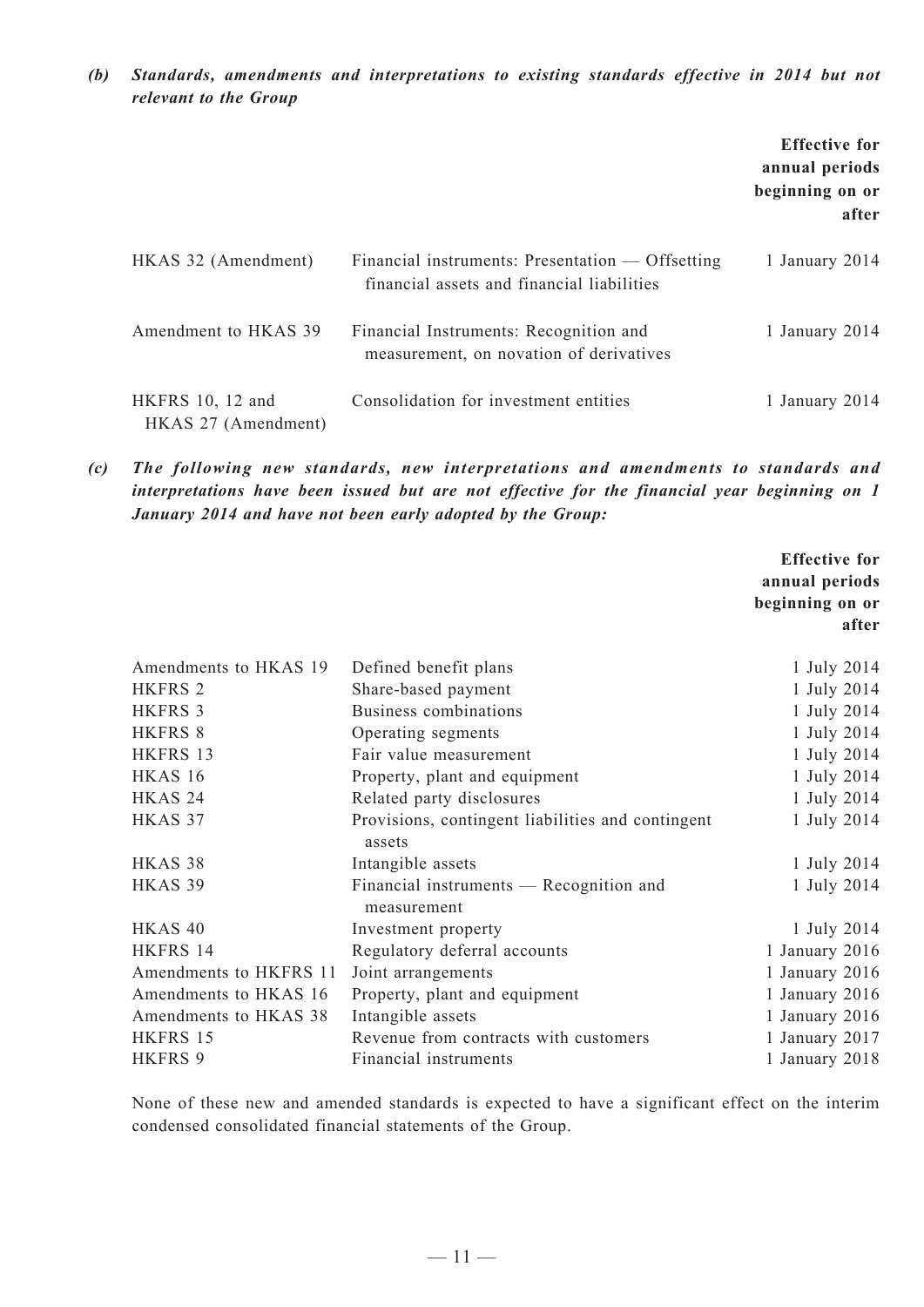#### **3 Segment information**

The chief operating decision-maker has been identified as the executive directors. The decisionmaker reviews the Group's internal reporting in order to assess performance and allocate resources. Management has determined the operating segments based on these reports.

The Board considers the business from a product perspective, which assesses the performance of two product segments, namely intravenous infusion solution and others and antibiotics and others.

The chief operating decision-maker assesses the performance of the operating segments based on a measure of revenue and profit. This measurement is consistent with that in the annual consolidated financial statements.

Unallocated operating loss mainly represents corporate expenses.

Segment assets consist primarily of land use rights, property, plant and equipment, intangible assets, inventories, trade and bills receivables, prepayments, deposits and other receivables, pledged bank deposits and cash and cash equivalents. Unallocated assets mainly comprise corporate cash.

Segment liabilities comprise mainly operating liabilities. Unallocated liabilities mainly comprise corporate dividends payable.

The revenue from external parties reported to the management is measured in a manner consistent with that in the interim condensed consolidated statement of comprehensive income.

|                                         | <b>Unaudited</b>                                                     |                                              |                                |                          |  |  |
|-----------------------------------------|----------------------------------------------------------------------|----------------------------------------------|--------------------------------|--------------------------|--|--|
|                                         | <b>Intravenous</b><br>infusion<br>solution<br>and others<br>HK\$'000 | <b>Antibiotics</b><br>and others<br>HK\$'000 | <b>Unallocated</b><br>HK\$'000 | <b>Total</b><br>HK\$'000 |  |  |
| Six months ended 30 June 2014           |                                                                      |                                              |                                |                          |  |  |
| Revenue                                 | 996,435                                                              | 530,730                                      |                                | 1,527,165                |  |  |
| Operating profit/(loss) segment results | 349,673                                                              | 54,094                                       | (8, 420)                       | 395,347                  |  |  |
| Finance income                          | 2,509                                                                | 144                                          |                                | 2,653                    |  |  |
| Finance costs                           | (29, 446)                                                            | (7,017)                                      | (522)                          | (36,985)                 |  |  |
| Profit/(loss) before income tax         | 322,736                                                              | 47,221                                       | (8,942)                        | 361,015                  |  |  |
| Income tax expenses                     | (47, 800)                                                            | (6, 547)                                     | (6,030)                        | (60, 377)                |  |  |
| Profit/(loss) for the period            | 274,936                                                              | 40,674                                       | (14, 972)                      | 300,638                  |  |  |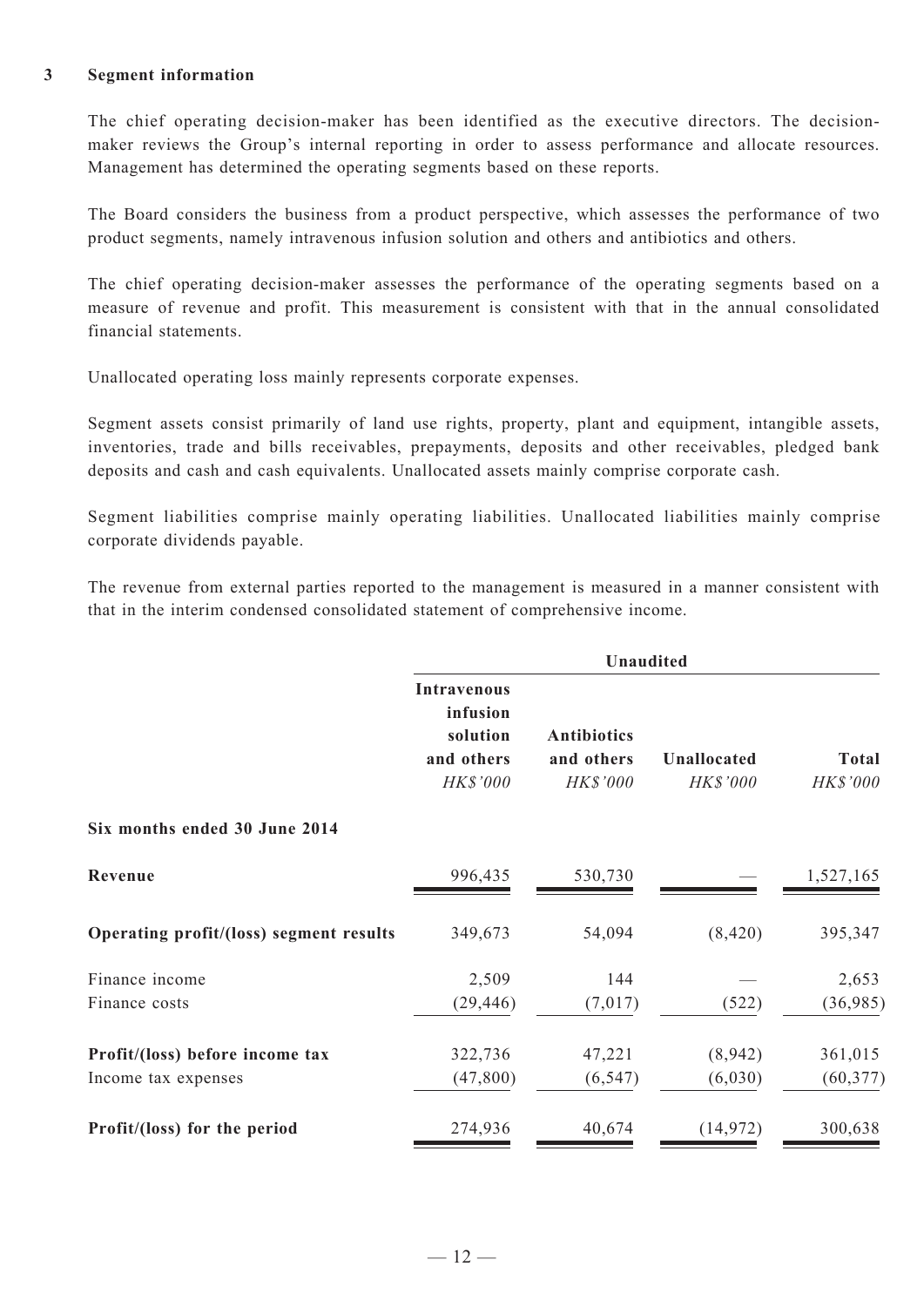|                                                        | Unaudited                                                            |                                              |                         |                          |  |  |  |
|--------------------------------------------------------|----------------------------------------------------------------------|----------------------------------------------|-------------------------|--------------------------|--|--|--|
|                                                        | <b>Intravenous</b><br>infusion<br>solution<br>and others<br>HK\$'000 | <b>Antibiotics</b><br>and others<br>HK\$'000 | Unallocated<br>HK\$'000 | <b>Total</b><br>HK\$'000 |  |  |  |
| Six months ended 30 June 2013                          |                                                                      |                                              |                         |                          |  |  |  |
| Revenue                                                | 840,110                                                              | 570,373                                      |                         | 1,410,483                |  |  |  |
| Operating profit/(loss) segment results                | 261,295                                                              | 42,510                                       | (8,899)                 | 294,906                  |  |  |  |
| Finance income<br>Finance costs                        | 469<br>(17, 230)                                                     | 142<br>(6, 792)                              |                         | 611<br>(24, 022)         |  |  |  |
| Profit/(loss) before income tax<br>Income tax expenses | 244,534<br>(38, 181)                                                 | 35,860<br>(5,980)                            | (8,899)                 | 271,495<br>(44, 161)     |  |  |  |
| Profit/(loss) for the period                           | 206,353                                                              | 29,880                                       | (8,899)                 | 227,334                  |  |  |  |
|                                                        | Unaudited                                                            |                                              |                         |                          |  |  |  |
|                                                        | <b>Intravenous</b><br>infusion<br>solution<br>and others<br>HK\$'000 | <b>Antibiotics</b><br>and others<br>HK\$'000 | Unallocated<br>HK\$'000 | <b>Total</b><br>HK\$'000 |  |  |  |
| As at 30 June 2014                                     |                                                                      |                                              |                         |                          |  |  |  |
| <b>Total assets</b>                                    | 1,503,648                                                            | 3,927,111                                    | 106,744                 | 5,537,503                |  |  |  |
| <b>Total liabilities</b>                               | 555,328                                                              | 1,844,132                                    | 20,111                  | 2,419,571                |  |  |  |
|                                                        |                                                                      | <b>Audited</b>                               |                         |                          |  |  |  |
|                                                        | <b>Intravenous</b><br>infusion<br>solution<br>and others<br>HK\$'000 | <b>Antibiotics</b><br>and others<br>HK\$'000 | Unallocated<br>HK\$'000 | <b>Total</b><br>HK\$'000 |  |  |  |
| As at 31 December 2013                                 |                                                                      |                                              |                         |                          |  |  |  |
| <b>Total assets</b>                                    | 3,654,107                                                            | 1,427,048                                    | 2,753                   | 5,083,908                |  |  |  |
| <b>Total liabilities</b>                               | 1,740,963                                                            | 474,576                                      | 1,473                   | 2,217,012                |  |  |  |
|                                                        | $-13-$                                                               |                                              |                         |                          |  |  |  |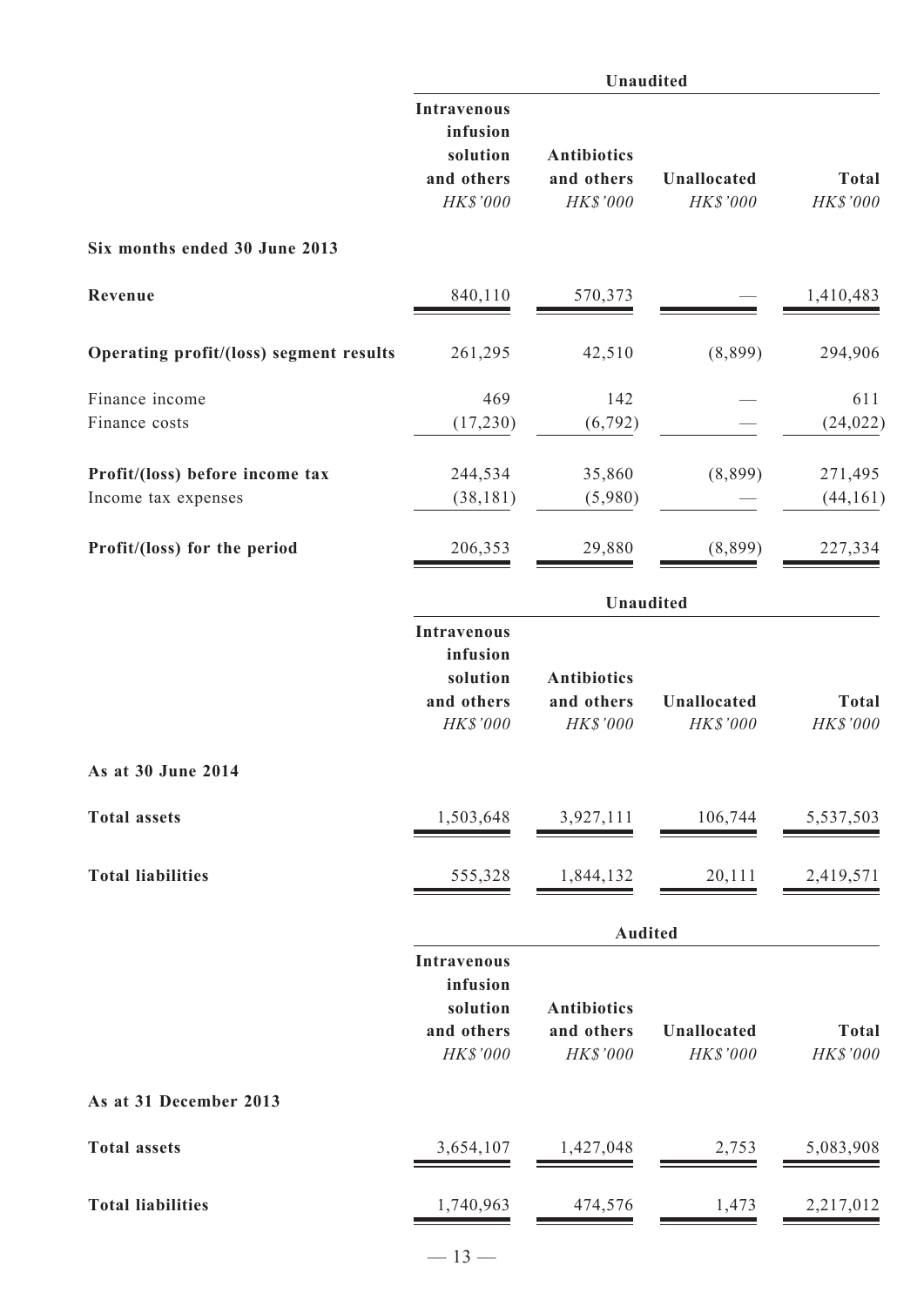#### **4 Trade and bills receivables**

The Group generally requires its customers to settle sales invoices within 3 months. Ageing analysis of trade and bills receivables based on revenue recognition date is as follows:

|                                | <b>Unaudited</b> | Audited     |
|--------------------------------|------------------|-------------|
|                                | 30 June          | 31 December |
|                                | 2014             | 2013        |
|                                | <b>HK\$'000</b>  | HK\$'000    |
| Within 3 months                | 825,836          | 776,761     |
| 4 to 6 months                  | 128,473          | 77,251      |
| 7 to 12 months                 | 38,138           | 51,176      |
| 1 to 2 years                   | 31,010           | 29,557      |
| 2 to 3 years                   | 21,897           | 22,477      |
| More than 3 years              | 9,330            | 9,570       |
|                                | 1,054,684        | 966,792     |
| Less: Provision for impairment | (33, 927)        | (32, 599)   |
|                                | 1,020,757        | 934,193     |

# **5 Reserves**

|                                                      |                                     |                                |                                          | <b>Unaudited</b>                              |                                                    |                                  |                   |
|------------------------------------------------------|-------------------------------------|--------------------------------|------------------------------------------|-----------------------------------------------|----------------------------------------------------|----------------------------------|-------------------|
|                                                      | <b>Share</b><br>premium<br>HK\$'000 | Capital<br>reserve<br>HK\$'000 | <b>Statutory</b><br>reserves<br>HK\$'000 | Share-based<br>payment<br>reserve<br>HK\$'000 | Currency<br>translation<br>differences<br>HK\$'000 | Retained<br>earnings<br>HK\$'000 | Total<br>HK\$'000 |
| At 1 January 2014                                    | 1,262,730                           | 176,819                        | 273,859                                  | 15,530                                        | 161,407                                            | 910,519                          | 2,800,864         |
| Dividends paid to equity holders of the Company      |                                     |                                |                                          |                                               |                                                    | (58, 599)                        | (58, 599)         |
| Profit for the period                                |                                     |                                |                                          |                                               |                                                    | 300,627                          | 300,627           |
| Issuance of shares $-$ exercise of share options (a) | 35,120                              |                                |                                          |                                               |                                                    |                                  | 35,120            |
| Currency translation differences                     |                                     |                                | (2,644)                                  |                                               | (23, 953)                                          |                                  | (26, 597)         |
| At 30 June 2014                                      | 1,297,850                           | 176,819                        | 271,215                                  | 15,530                                        | 137,454                                            | 1,152,547                        | 3,051,415         |
| At 1 January 2013                                    | 1,262,730                           | 176,819                        | 234,220                                  | 15,530                                        | 86,094                                             | 647,694                          | 2,423,087         |
| Dividends paid to equity holders of the Company      |                                     |                                |                                          |                                               |                                                    | (58, 599)                        | (58, 599)         |
| Profit for the period                                |                                     |                                |                                          |                                               |                                                    | 227,330                          | 227,330           |
| Currency translation differences                     |                                     |                                | 4,290                                    |                                               | 42,344                                             |                                  | 46,634            |
| At 30 June 2013                                      | 1,262,730                           | 176,819                        | 238,510                                  | 15,530                                        | 128,438                                            | 816,425                          | 2,638,452         |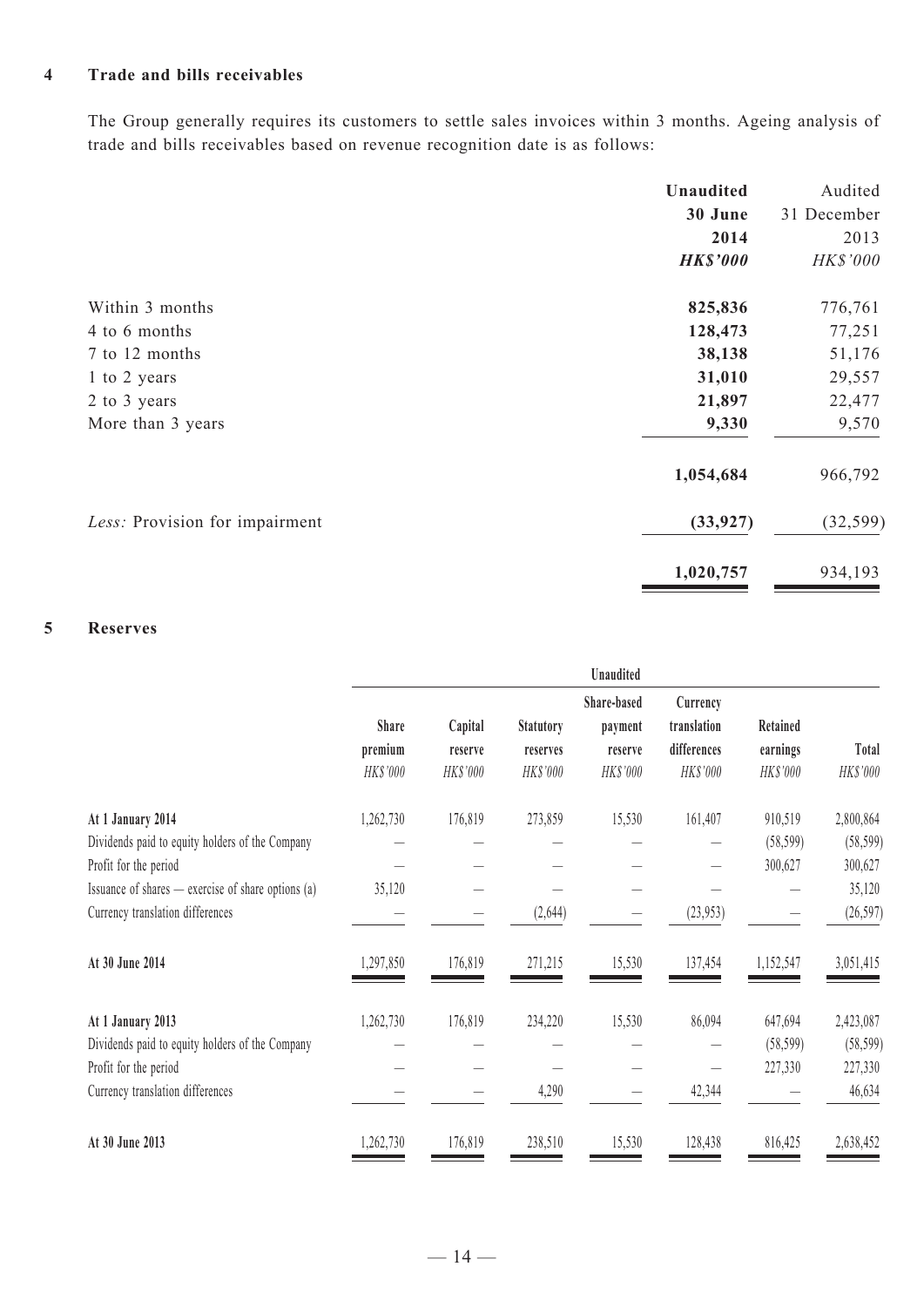(a) On 24 June 2014, 24,000,000 share options (being adjusted from 20,000,000 share options as a result of the issuance of bonus shares on 16 October 2012) were exercised. Options exercised in 2014 which resulted in 24,000,000 shares being issued at HK\$0.02 each. The related weighted average share price at the time of exercise was HK\$1.48 per share (being adjusted from HK\$1.78 as a result of issuance of bonus share on 16 October 2012). The total cash received is HK\$35,600,000.

Movements in the number of share options outstanding and their related weighted average exercise prices are as follows:

|                   | Average<br><b>Exercise Price</b><br>$(HK\$ per share) | Number of<br>Options<br>(this) |
|-------------------|-------------------------------------------------------|--------------------------------|
| At 1 January 2013 | 1.48                                                  | 48,000                         |
| Exercised         | 1.48                                                  | (24,000)                       |
| At 30 June 2013   | 1.48                                                  | 24,000                         |

Details of share options outstanding at 30 June 2014 are as follows:

| <b>Exercisable from</b> | <b>Expiry date</b> | Average<br><b>Exercise Price</b><br>$(HK\$ per share) | Number of<br><b>Options</b><br>(housands) |
|-------------------------|--------------------|-------------------------------------------------------|-------------------------------------------|
| 3 May 2012              | 2 May 2015         | 1.48                                                  | 24,000                                    |

The weighted average fair value of options granted on 3 May 2012 determined by using the Binomial Model was HK\$0.39 per option. The significant inputs into the model were share price at the grant date, the exercise price shown above, expected volatility of 62.15%, expected dividend yield of 2.26% and risk-free interest rate of 0.32%. The share price at the grant date is the closing price of the Company's listed shares as of the grant date. The expected volatility measured at the standard deviation of expected share price returns is based on statistical analysis of historical share prices of the Company over the last three years. The expected dividend yield is measured based on the dividend yield per the Company as projected by Bloomberg, which agree to the Directors' best estimation based on the expected future performance and dividend policy of the Group.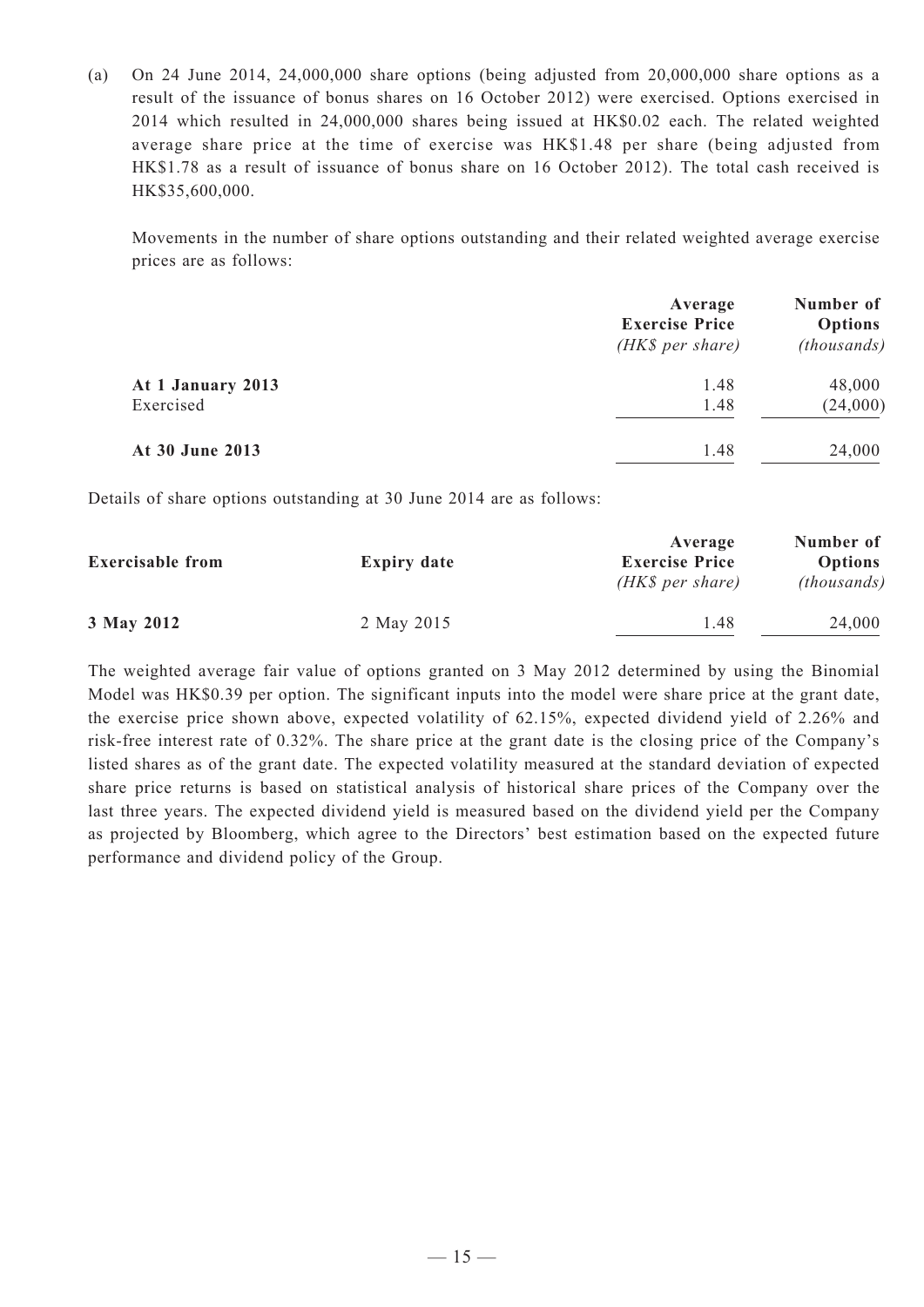#### **6 Trade and bills payables**

Ageing analysis of trade and bills payables is as follows:

|                   | Unaudited       | Audited     |
|-------------------|-----------------|-------------|
|                   | 30 June         | 31 December |
|                   | 2014            | 2013        |
|                   | <b>HK\$'000</b> | HK\$'000    |
| Within 3 months   | 252,533         | 384,934     |
| 4 to 6 months     | 73,246          | 72,974      |
| 7 to 12 months    | 60,467          | 25,464      |
| 1 to 3 years      | 15,439          | 4,996       |
| More than 3 years | 2,196           | 2,093       |
|                   | 403,881         | 490,461     |

#### **7 Operating profit**

|                                                             | Unaudited                |                 |
|-------------------------------------------------------------|--------------------------|-----------------|
|                                                             | Six months ended 30 June |                 |
|                                                             | 2014                     | 2013            |
|                                                             | <b>HK\$'000</b>          | <b>HK\$'000</b> |
| Fair value (gains)/losses on other financial assets at      |                          |                 |
| fair value through profit or loss                           | (645)                    | 432             |
| Gain on disposal of property, plant and equipment           | (2,674)                  | (132)           |
| Government grants                                           | (16, 844)                | (52,311)        |
| Depreciation of property, plant and equipment               | 83,819                   | 67,834          |
| (Reversal of)/provision for decline in value of inventories | (3,461)                  | 121             |
| Provision for impairment of receivables                     | 385                      | 4,779           |
| Amortisation of intangible assets                           | 2,546                    | 2,009           |
| Amortisation of land use rights                             | 4,742                    | 3,407           |
| Foreign exchange loss/(gain), net                           | 6,215                    | (558)           |

#### **8 Income tax expenses**

The Company is incorporated in the Cayman Islands as an exempted company and, accordingly, is exempted from payment of the Cayman Islands income tax. The Company had no assessable profits in Hong Kong and, accordingly, no Hong Kong profits tax was provided.

New Orient Investments Pharmaceutical Holding (Hong Kong) Limited, the subsidiary of the Company, is subject to Hong Kong profits tax at the rate of 16.5% (2013: 16.5%) on its estimated assessable profit.

All subsidiaries of the Company established and operate in PRC are subject to Mainland China Corporate Income Tax ("CIT") at an applicable rate of 25%.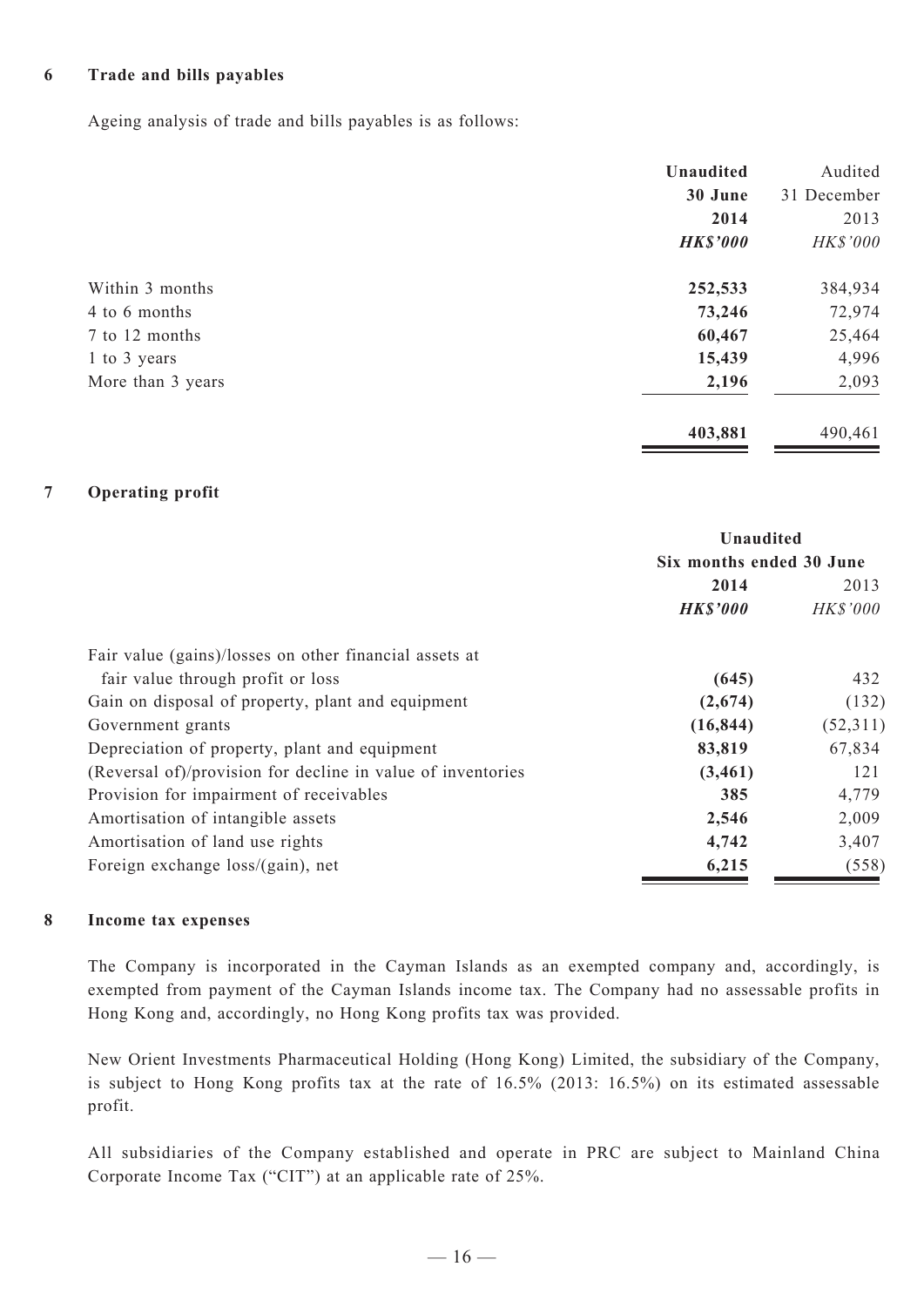Xi'an Lijun Pharmaceutical Co., Ltd. and Shijiazhuang No. 4 Pharmaceutical Co., Ltd. have been recognised as High and New Tech Enterprises in 2012. According to the tax incentives rules of the Corporate Income Tax Law of the People's Republic of China (the "CIT Law") for High and New Tech Enterprises, these companies are subject to a reduced corporate income tax rate of 15% for three years.

According to the PRC CIT Law, the profits of the PRC subsidiaries of the Group derived since 1 January 2008 will be subject to withholding tax at a rate of 5% upon the distribution of such profits to foreign investors in Hong Kong. Deferred income tax liabilities have been provided for in this regard based on the expected dividends to be distributed from the Group's PRC subsidiaries in the foreseeable future in respect of the profits generated since 1 January 2008.

The amounts of taxation charged to the interim condensed consolidated statement of comprehensive income:

|                     |                 | Unaudited                |  |
|---------------------|-----------------|--------------------------|--|
|                     |                 | Six months ended 30 June |  |
|                     | 2014            | 2013                     |  |
|                     | <b>HK\$'000</b> | HK\$'000                 |  |
| Current income tax  | 53,160          | 45,464                   |  |
| Deferred income tax | 7,217           | (1, 303)                 |  |
|                     | 60,377          | 44,161                   |  |

#### **9 Dividends**

|                                                    | Unaudited                |                 |
|----------------------------------------------------|--------------------------|-----------------|
|                                                    | Six months ended 30 June |                 |
|                                                    | 2014                     | 2013            |
|                                                    | <b>HK\$'000</b>          | <b>HK\$'000</b> |
| Dividend, proposed, of HK6 cents (six months ended |                          |                 |
| 30 June 2013: HK2 cents) per ordinary share        | 177,236                  | 58,599          |

At a meeting held on 28 August 2014, the directors recommended the payment of a dividend of HK6 cents per ordinary share, totalling HK\$177,236,000 in respect of the six months ended 30 June 2014. The proposed dividend has not been reflected as a dividend payable in this condensed consolidated interim financial information, but will be reflected as an appropriation of retained earnings for the year ending 31 December 2014.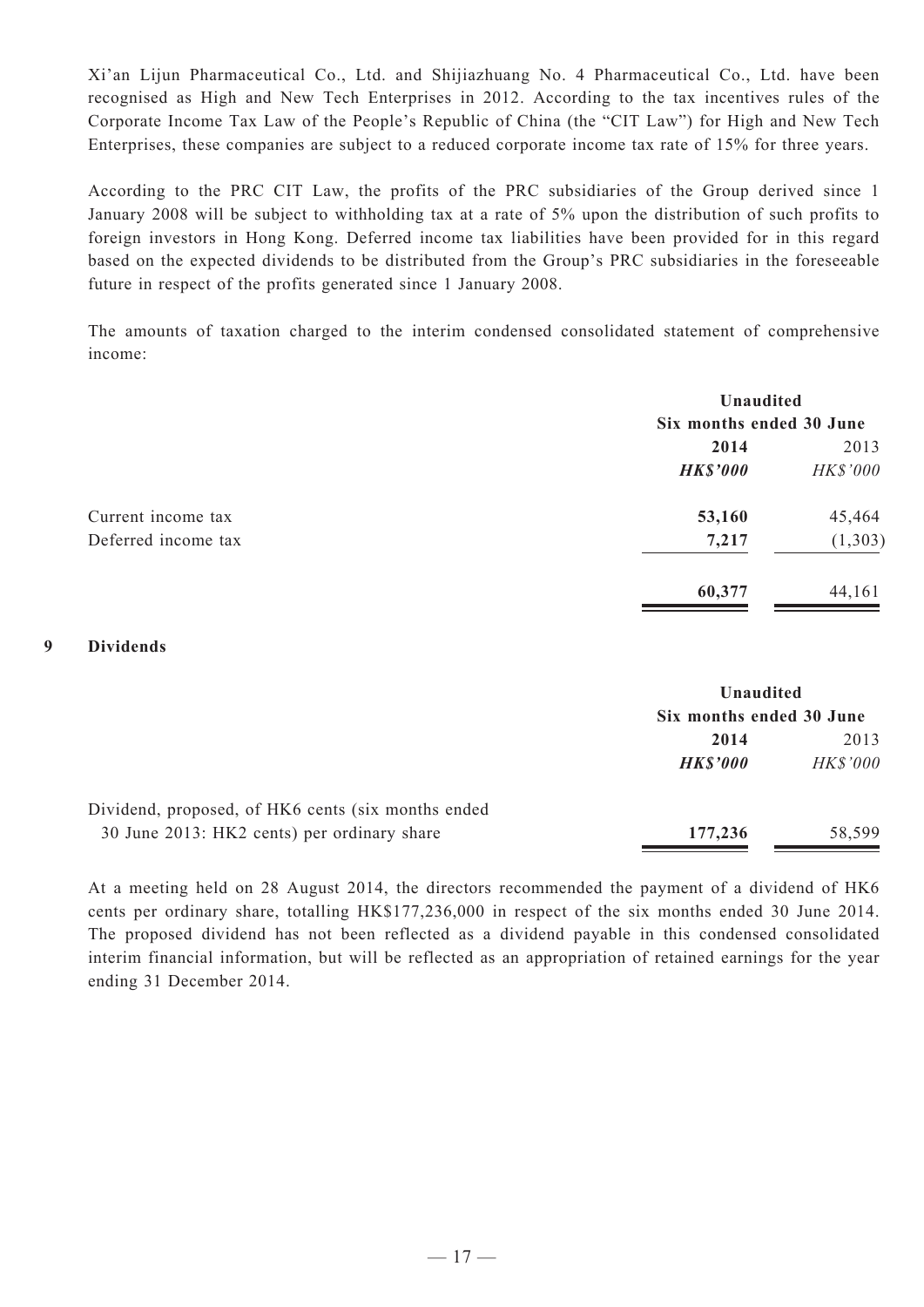#### **10 Earnings per share**

#### *(a) Basic*

Basic earnings per share is calculated by dividing the profit attributable to equity holders of the Company by the weighted average number of ordinary shares in issue during the period.

| Unaudited                |                 |
|--------------------------|-----------------|
| Six months ended 30 June |                 |
| 2014                     | 2013            |
| <b>HK\$'000</b>          | <b>HK\$'000</b> |
| 300,627                  | 227,330         |
|                          |                 |
| 2,930,721                | 2,929,925       |
| 0.1026                   | 0.0776          |
|                          |                 |

#### *(b) Diluted*

Diluted earnings per share is calculated by adjusting the weighted average number of ordinary shares outstanding to assume conversion of all dilutive potential ordinary shares. The dilutive potential ordinary shares of the Company are share options. For the share options, a calculation is done to determine the number of shares that could have been acquired at fair value (determined as the average annual market share price of the company's shares) based on the monetary value of the subscription rights attached to outstanding share options. The number of shares calculated as above is compared with the number of shares that would have been issued assuming the exercise of the share options.

|                                                                 | Unaudited       |                          |  |
|-----------------------------------------------------------------|-----------------|--------------------------|--|
|                                                                 |                 | Six months ended 30 June |  |
|                                                                 | 2014            | 2013                     |  |
|                                                                 | <b>HK\$'000</b> | <b>HK\$'000</b>          |  |
| Profit used to determine diluted earnings per share             | 300,627         | 227,330                  |  |
| Weighted average number of ordinary shares in issue (thousands) | 2,930,721       | 2,929,925                |  |
| Adjustment for share options (thousands)                        | 11,497          | 11,500                   |  |
| Weighted average number of ordinary shares for diluted earnings |                 |                          |  |
| per share (thousands)                                           | 2,942,218       | 2,941,425                |  |
| Diluted earnings per share (HK\$ per share)                     | 0.1022          | 0.0773                   |  |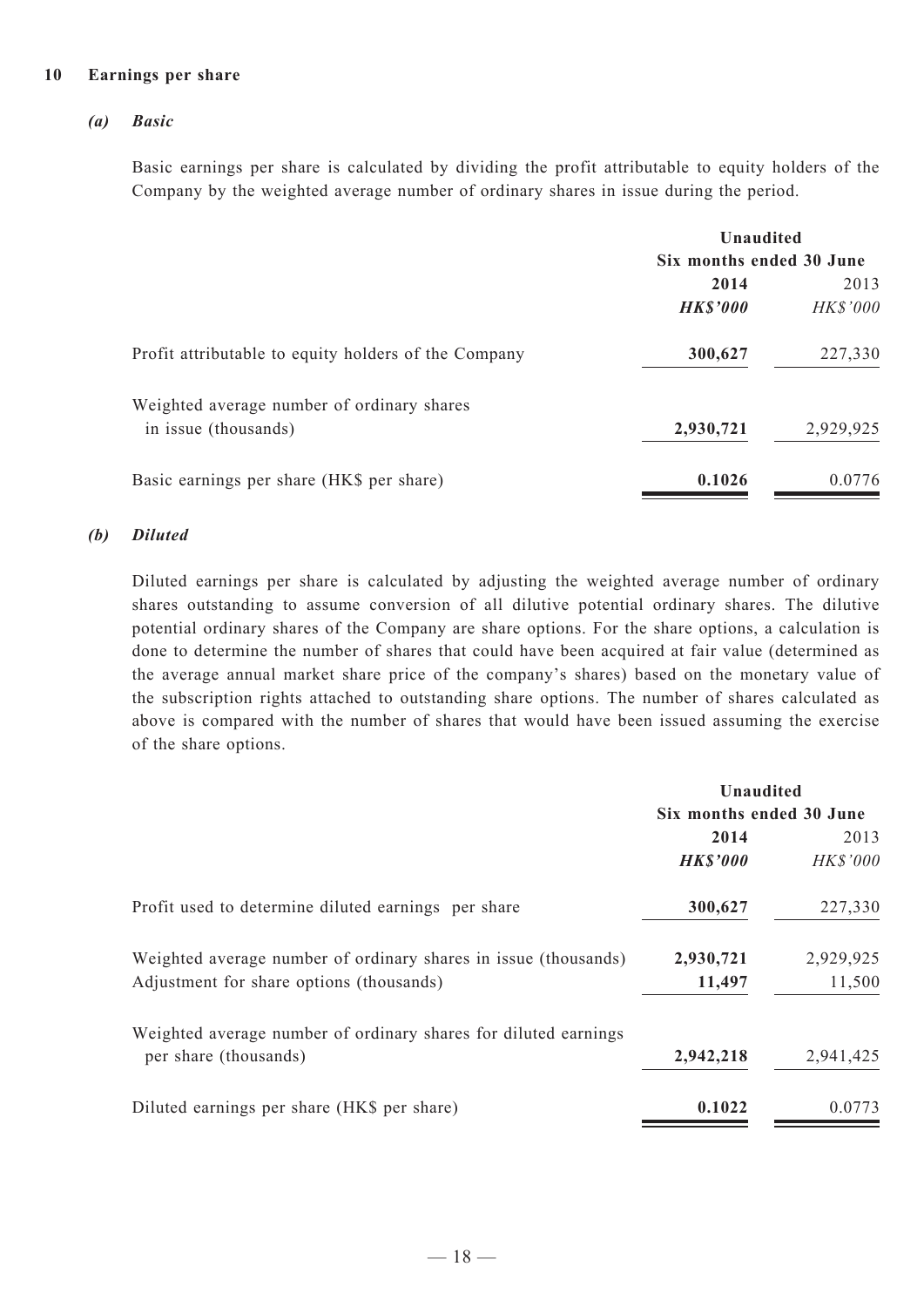# **LIQUIDITY AND FINANCIAL RESOURCES**

The Group primarily finances its working capital and other capital requirements by net cash generated from operating activities and resorts to external financing including both long-term and short-term bank borrowings from time to time in case the operating cash flow is insufficient to meet the capital requirements.

As at 30 June 2014, the cash and cash equivalents aggregated to HK\$468,166,000 (31 December 2013: HK\$336,928,000), comprising HK\$304,159,000 (31 December 2013: HK\$247,913,000) of cash and cash equivalents denominated in Renminbi ("RMB"), HK\$137,934,000 (31 December 2013: HK\$86,060,000) in Hong Kong dollars and HK\$26,073,000 (31 December 2013: HK\$2,955,000) in other currencies.

As at 30 June 2014, the Group has pledged bank deposits amounting to HK\$7,535,000 (31 December 2013: HK\$90,051,000) as guarantee of banks borrowings, bills payable and letters of credit facilities.

The carrying amounts of the borrowings amounting to HK\$1,431,061,000 as at 30 June 2014 (31 December 2013: HK\$1,187,793,000), comprising HK\$1,095,822,000 (31 December 2013: HK\$896,494,000) of borrowings denominated in RMB, HK\$120,000,000 (31 December 2013: HK\$162,920,000) in Hong Kong dollars and HK\$215,239,000 (31 December 2013: HK\$128,379,000) in other currencies.

Gearing ratio (defined as bank borrowings less cash and cash equivalents divided by total capital) increased from 22.9% as at 31 December 2013 to 30.6% as at 30 June 2014.

Current ratio (defined as current assets divided by current liabilities) increased from 1.11 as at 31 December 2013 to 1.21 as at 30 June 2014.

## **FOREIGN EXCHANGE RISK**

Majority of the Group's businesses are operated in the PRC and are denominated in RMB and Hong Kong dollars. The Group is of the opinion that its exposure to foreign exchange rate risk is limited. Hence, no financial instrument for hedging was employed. The Group is closely monitoring the financial market and would consider appropriate measures if required.

## **MATERIAL ACQUISITIONS AND DISPOSALS**

There was no material acquisition or disposal of subsidiaries or associates during the six months ended 30 June 2014.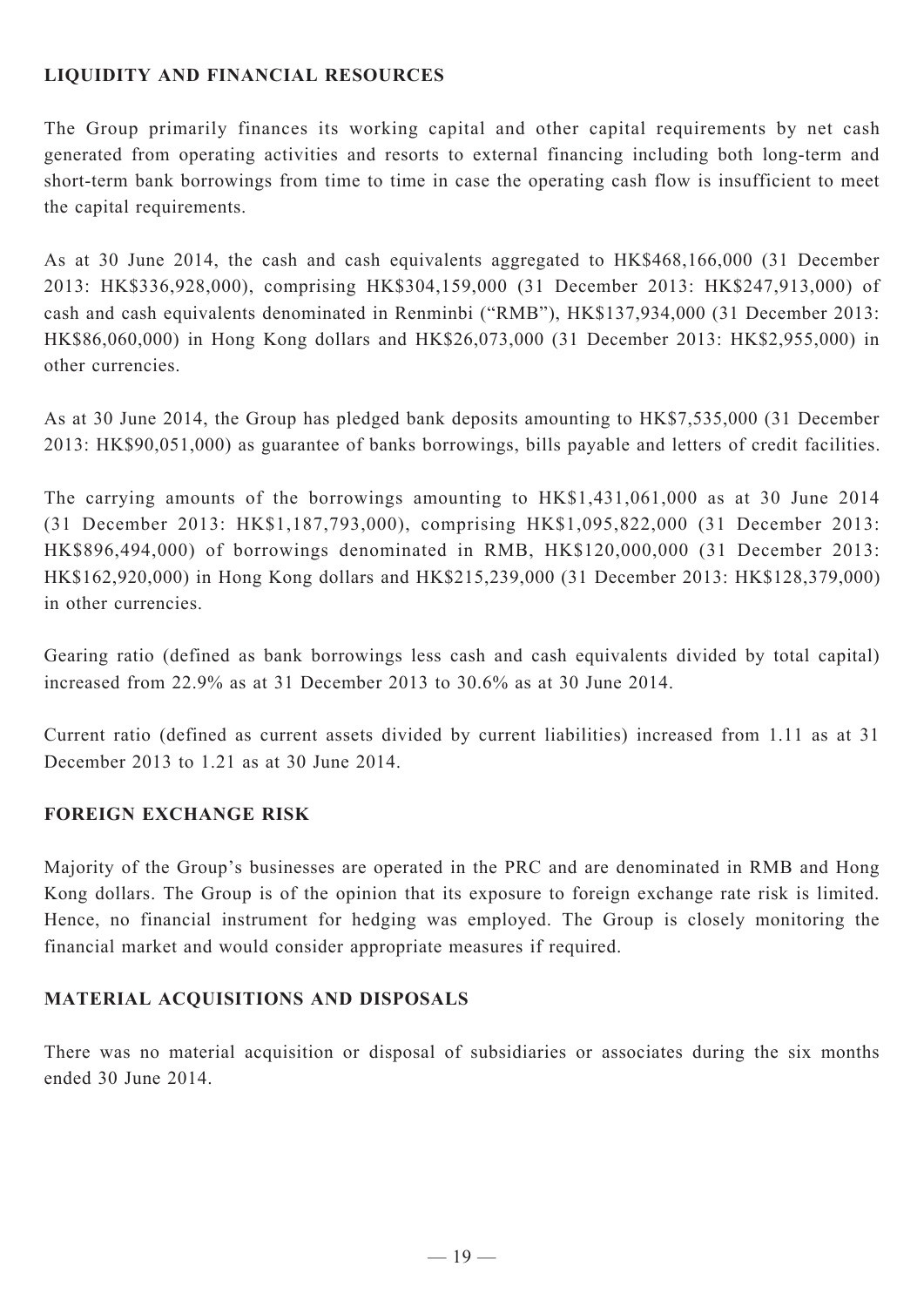### **PLEDGE OF ASSETS**

As at 30 June 2014, the net book amount of the Group's land use right of HK\$70,995,000 (31 December 2013: HK\$72,647,000), the net book amount of the Group's buildings, plant and machineries of HK\$392,019,000 (31 December 2013: HK\$418,769,000) and bank deposits of HK\$7,535,000 (31 December 2013: HK\$90,051,000) were pledged as collateral for the Group's bank borrowings and bills payable.

### **CONTINGENT LIABILITIES**

As at 30 June 2014, the Group did not have any significant contingent liabilities.

### **INTERIM DIVIDEND**

The Directors resolved to pay on 15 November 2014 an interim dividend and a special dividend of HK3 cents and HK3 cents per share (amounting to a total of approximately HK\$177.2 million) respectively for the six months ended 30 June 2014 to the shareholders named in the register of members of the Company on 10 September 2014.

#### **EXCHANGE RATE**

As at 2014 and 2013, the exchange rates of converting HK\$ into RMB (as calculated in HK\$) were:

| 1 January 2013   | 0.81085 |
|------------------|---------|
| 30 June 2013     | 0.79655 |
| 31 December 2013 | 0.78623 |
| 30 June 2014     | 0.79375 |

#### **PURCHASE, SALE OR REDEMPTION OF SECURITIES**

The Company has not redeemed any of its Shares during the period. Neither the Company nor any of its subsidiaries has purchased or sold any of the Company's listed securities for the six months ended 30 June 2014.

#### **SHARE OPTION SCHEME**

Pursuant to a share option scheme approved by a written resolution of all shareholders of the Company on 16 October 2005 ("Old Share Option Scheme"), the Company may grant options to, amongst others, the directors or employees of the Company or its subsidiaries, for the recognition of their contributions to the Group, to subscribe for the shares. The share options are exercisable at any time during a period of not more than 10 years from the date of the offer for grant of options, subject to the terms and conditions of Old Share Option Scheme and any conditions of grant as may be stipulated by the Board.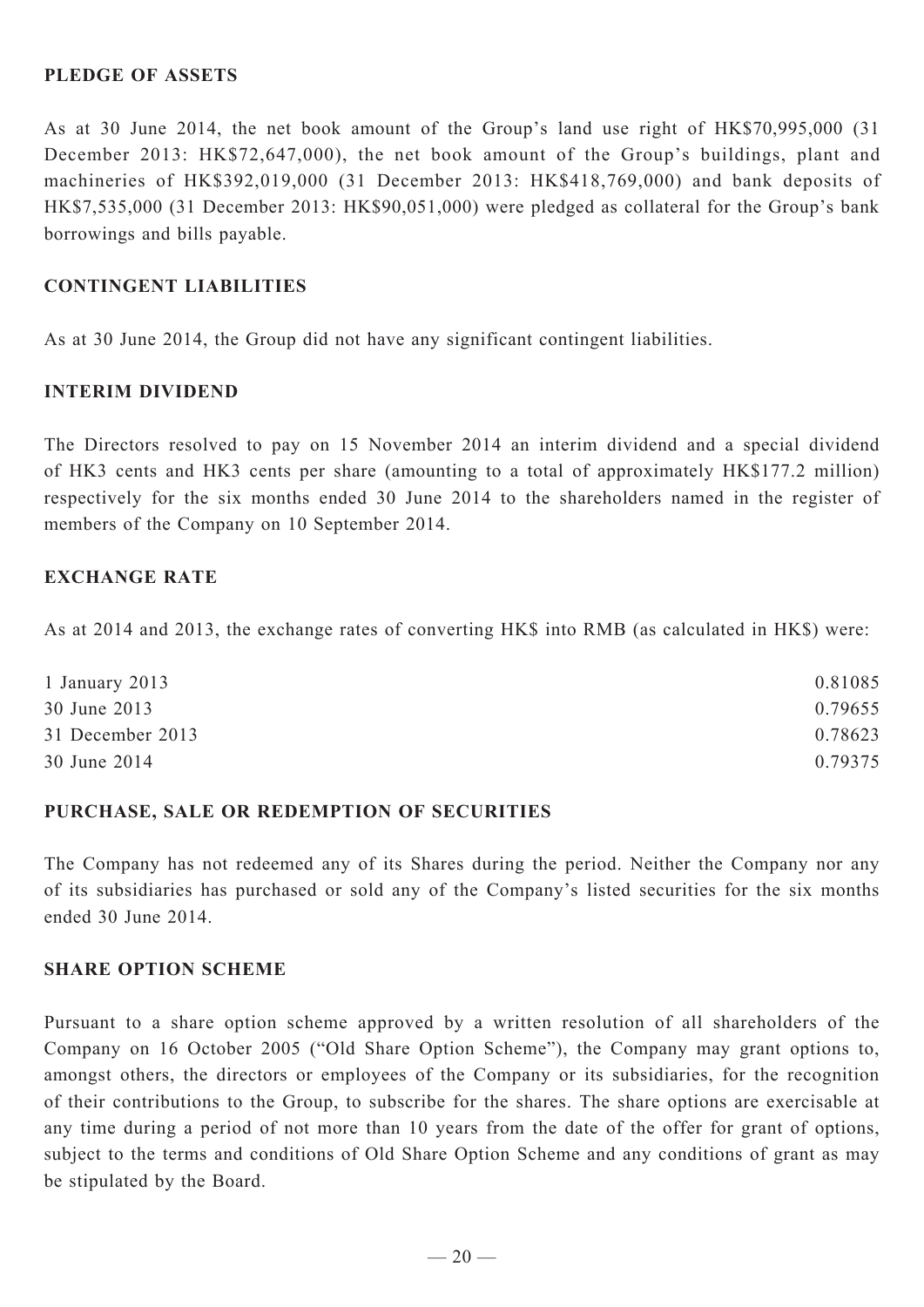As at 7 August 2008, the Company granted 100,000,000 share options under the Old Share Option Scheme, representing about 4.93% of the issued share capital as at the date immediately before the options were granted to directors and senior management of the Group. The exercise price was HK\$0.7. As at 4 October 2010, all of the 100,000,000 share options granted were exercised.

As at 3 May 2012, the Company granted 40,000,000 share options (being adjusted to 48,000,000 share options as a result of the Bonus Issue on 16 October 2012) under Old Share Option Scheme, representing about 1.64% of the issued share capital as at the date immediately before the options were granted to directors of the Group. The exercise price was HK\$1.78 (being adjusted to HK\$1.48 as a result of the Bonus Issue on 16 October 2012).

As at 30 June 2014, 48,000,000 share options were granted under Old Share Option Scheme and 24,000,000 share options were exercised on 24 June 2014 that 24,000,000 ordinary shares of the Company has been issued. Another 24,000,000 share options were remained outstanding.

During the year of 2012, the Board proposed the termination of Old Share Option Scheme and the adoption of the existing share option scheme ("Existing Share Option Scheme") which were approved by an ordinary resolution passed by the shareholders at the EGM held on 20 September 2012. The operation of Old Share Option Scheme was terminated such that no further share option could thereafter be offered under Old Share Option Scheme but in all other respects the provisions of Old Share Option Scheme shall remain in full force and effect.

Existing Share Option Scheme is valid and remains in force for a period of 10 years from 20 September 2012 (the "Scheme Period") unless terminated earlier by shareholders in general meeting. The purpose of Existing Share Option Scheme is to enable the Board to grant share options to the Eligible Person as defined in Existing Share Option Scheme including, among others, the directors, employee or proposed employee, consultants or advisers of or to the Company or its subsidiaries or any entity in which the Group holds an equity interest, as incentives or rewards for their contribution or potential contribution to the development and growth of the Group. The provisions of Existing Share Option Scheme comply with the requirements of Chapter 17 of the Rules Governing the Listing of Securities on the Stock Exchange (the "Listing Rules").

Pursuant to Existing Share Option Scheme, the offer for grant of options ("Offer") must be accepted within 30 days inclusive of the day on which such offer was made, with a payment of HK\$1.00 as consideration for the grant. The exercise price of the share option is to be determined by the Board provided always that it shall be at least the higher of (i) the closing price of the shares as stated in the daily quotations sheet issued by the Stock Exchange for the date of offer of grant, which must be a business day; and (ii) the average closing price of the shares as stated in the daily quotations sheets issued by the Stock Exchange for the five business days immediately preceding the date of offer of grant provided that the option price per share shall in no event be less than the nominal amount of one share. The share options are exercisable at any time during a period as the Board may determine in granting the share options but in any event shall not exceed 10 years from the date of Offer, subject to the terms and conditions of Existing Share Option Scheme and any conditions of grant as may be stipulated by the Board.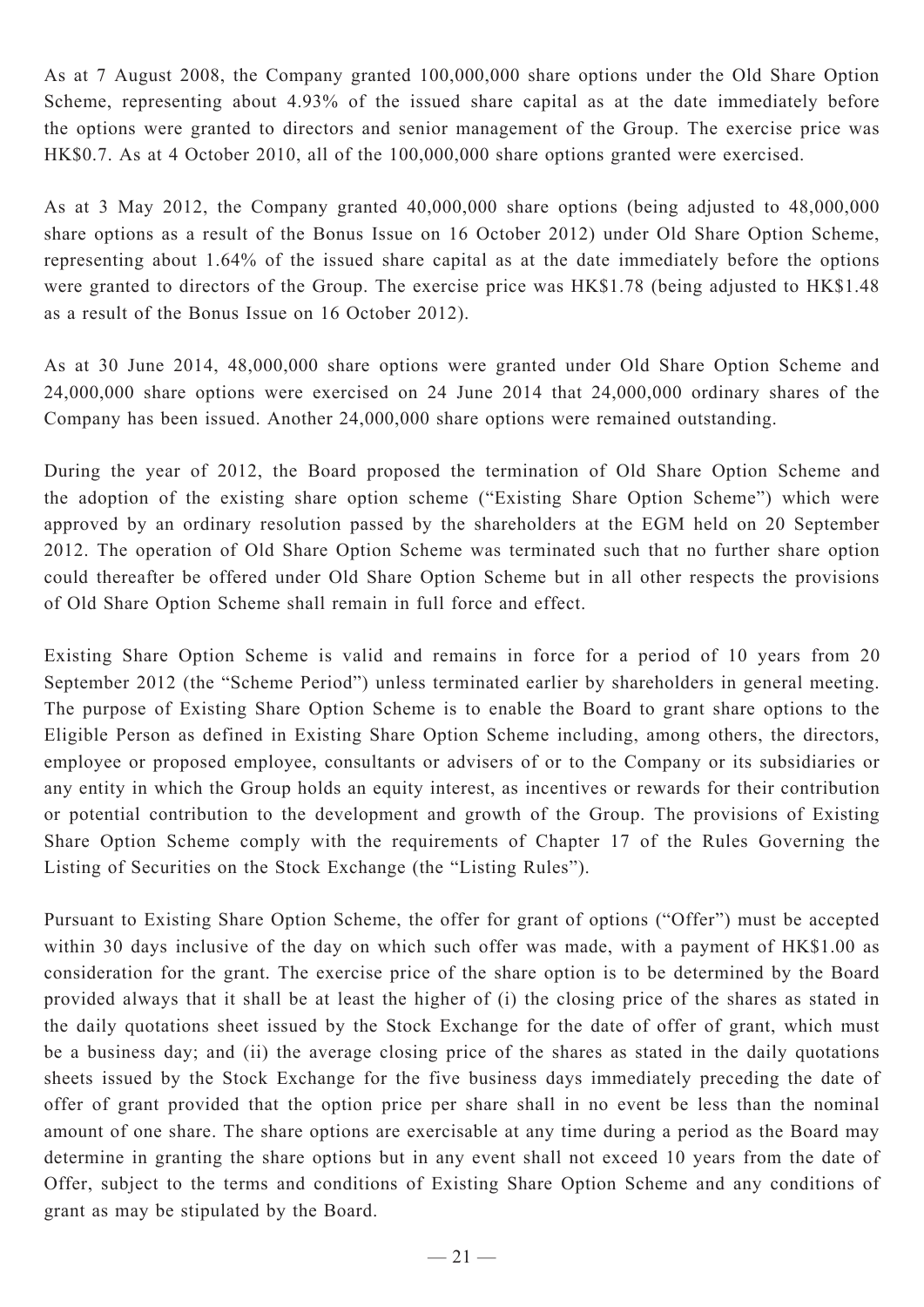The aggregate number of shares which may be issued upon exercise of all outstanding options granted and yet to be exercised under Existing Share Option Scheme and any other schemes shall not exceed 30% of the issued share capital of the Company from time to time. The maximum number of shares issuable upon exercise of all options to be granted Existing Share Option Scheme and any other schemes as from the commencement of the Scheme Period must not, in aggregate, exceed 10% of the shares in issue as at 20 September 2012 (the "Scheme Mandate"). The Scheme Mandate may be refreshed at any time by obtaining approval of the shareholders in general meeting provided that the new limit under the refreshed Scheme Mandate must not exceed 10% of the issued share capital of the Company at the date of the shareholders' approval. The maximum number of shares issued and to be issued upon exercise of the options granted under Existing Share Option Scheme and any other schemes to any of the Eligible Person (including cancelled, exercised and outstanding options) in any 12-month period up to the date of grant shall not exceed 1% of issued share capital of the Company unless shareholders' approval is obtained under the terms of Existing Share Option Scheme.

As at 30 June 2014, no option has been granted under Existing Share Option Scheme since its adoption.

## **SUFFICIENCY OF PUBLIC FLOAT**

Based on the information that is publicly available to the Company and within the knowledge of the Directors, it is confirmed that a sufficient public float of more than 25% of the issued capital of the Company has been maintained as at the date of this announcement, being 28 August 2014, and at all times during the six months ended 30 June 2014.

## **MODEL CODE FOR SECURITIES TRANSACTIONS BY DIRECTORS**

The Board has adopted a code of conduct regarding Directors' securities transactions on terms no less exacting than the required standard set out in the Model Code for Securities Transactions by Directors of Listed Issuers as set out in Appendix 10 to the Listing Rules. All Directors have confirmed that there were not any non-compliance with the standard set out in the Model Code and the Company's code of conduct regarding Directors' securities transactions during the six months ended 30 June 2014.

## **CORPORATE GOVERNANCE PRACTICES**

The Company has adopted the Corporate Governance Code (formerly the "Code on Corporate Governance Practices") (the "CG Code") contained in Appendix 14 of the Rules Governing the Listing of Securities on The Stock Exchange of Hong Kong Limited (the "Listing Rules") including those revised code provisions which became effective on 1 April 2012. During the period, the Company has complied with all applicable provisions of CG Code for their respective applicable periods with deviation from code provision A.2.1 as set out below.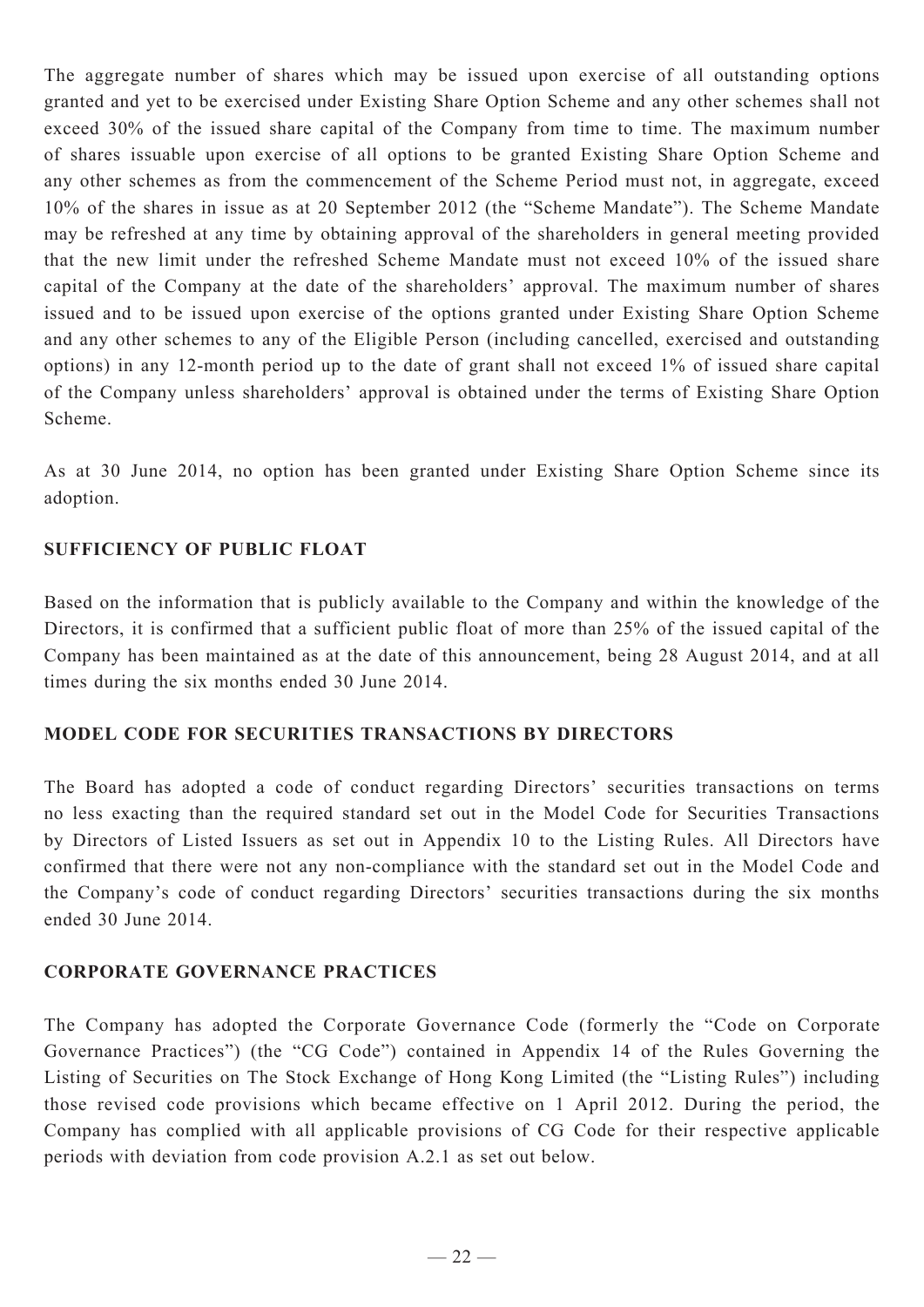Code provision A.2.1 of the Code stipulates that the roles of chairman and chief executive officer should be separate and should not be performed by the same individual. Mr. Qu Jiguang, the Company's Chairman, has also assumed the role as the chief executive officer of the Company. The Company believes that vesting both roles in Mr. Qu will allow for more effective planning and execution of business strategies. As all major decisions are made in consultation with members of the Board, the Company believes that there is adequate balance of power and authority in place.

### **INDEPENDENT REVIEW OF AUDITORS**

The Interim Financial Information for the six months ended 30 June 2014 has been reviewed by the auditor of the Company, PricewaterhouseCoopers, in accordance with Hong Kong Standard on Review Engagements 2410, "Review of Interim Financial Information Performed by the Independent Auditor of the Entity" issued by the Hong Kong Institute of Certified Public Accountants.

### **AUDIT COMMITTEE**

The Audit Committee has reviewed and approved the Interim Financial Information for the six months ended 30 June 2014.

## **CLOSURE OF REGISTER OF MEMBERS**

The register of members of the Company will be closed from Thursday, 11 September 2014 to Monday, 15 September 2014 (both days inclusive), during which period, no transfer of shares will be registered.

In order to qualify for the interim dividend, all transfer documents, accompanied by the relevant share certificate(s) must be lodged with the Company's branch share registrar and transfer office of the Company in Hong Kong, Computershare Hong Kong Investor Services Limited at Shops 1712- 1716, 17th Floor, Hopewell Centre, 183 Queen's Road East, Wanchai, Hong Kong by no later than 4:30 p.m., Wednesday, 10 September 2014.

## **PUBLICATION OF THE INTERIM REPORT**

The 2014 interim report containing all the information required by the Listing Rules will be despatched to the shareholders of the Company and published on Hong Kong Exchanges and Clearing Limited's website (www.hkex.com.hk) and the Company's website (www.lijun.com.hk) in due course.